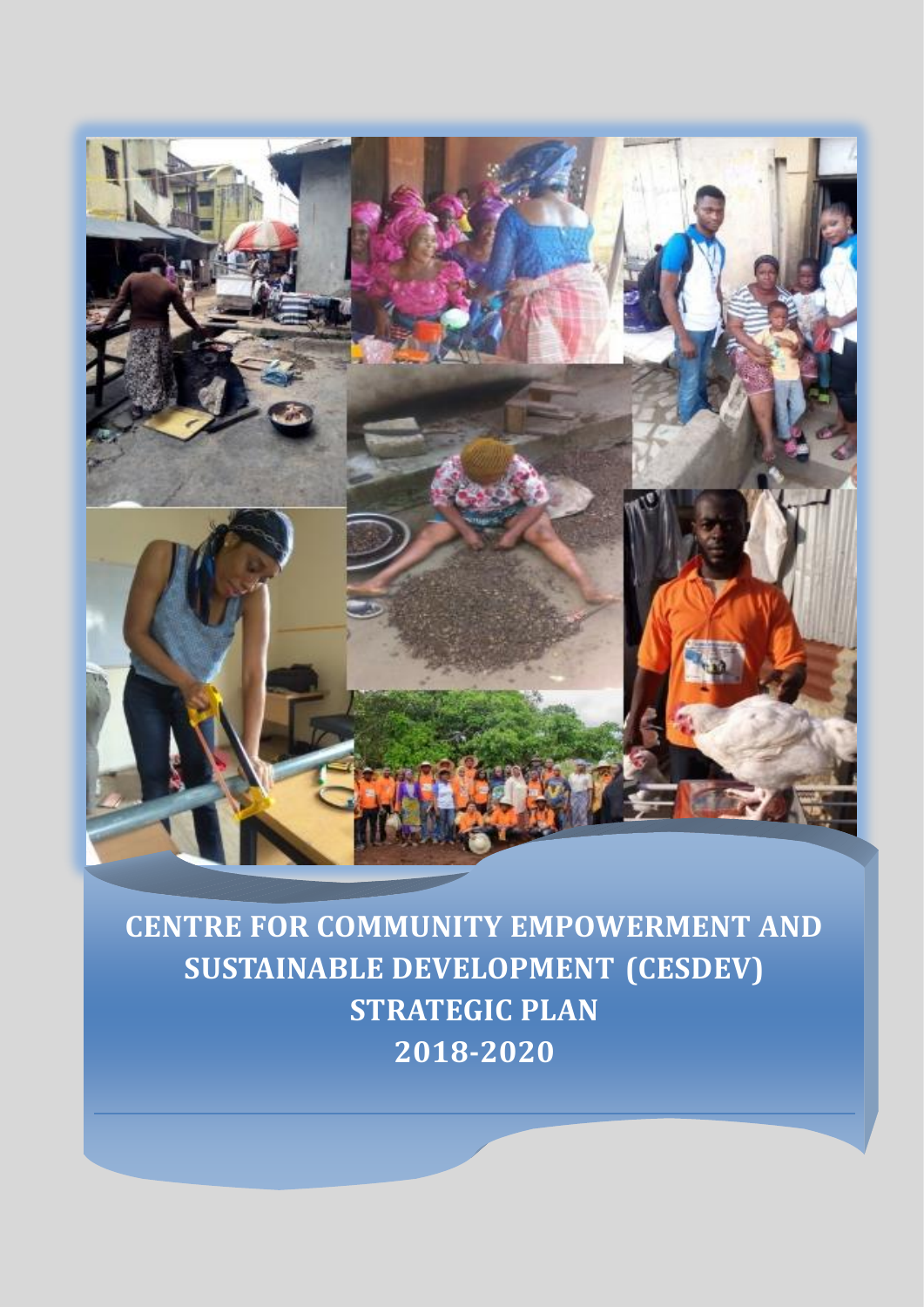# **Table of Content**

| Forward                             | 3                        |
|-------------------------------------|--------------------------|
| Background and history              | $\overline{\mathcal{A}}$ |
| Management and staff                | 5                        |
| Strategic context                   | 6                        |
| Strategic framework                 | 7                        |
| <b>CESDEV</b> thematic focus        | 8                        |
| CESDEV theory of change             | 9                        |
| Strategic goal/ objectives/outcomes | 10                       |
| <b>CESDEV Performance framework</b> | 11                       |
| Monitoring and Evaluation Plan      | 14                       |
| <b>Implementation Plan</b>          | 17                       |
| <b>Management Plan</b>              | 21                       |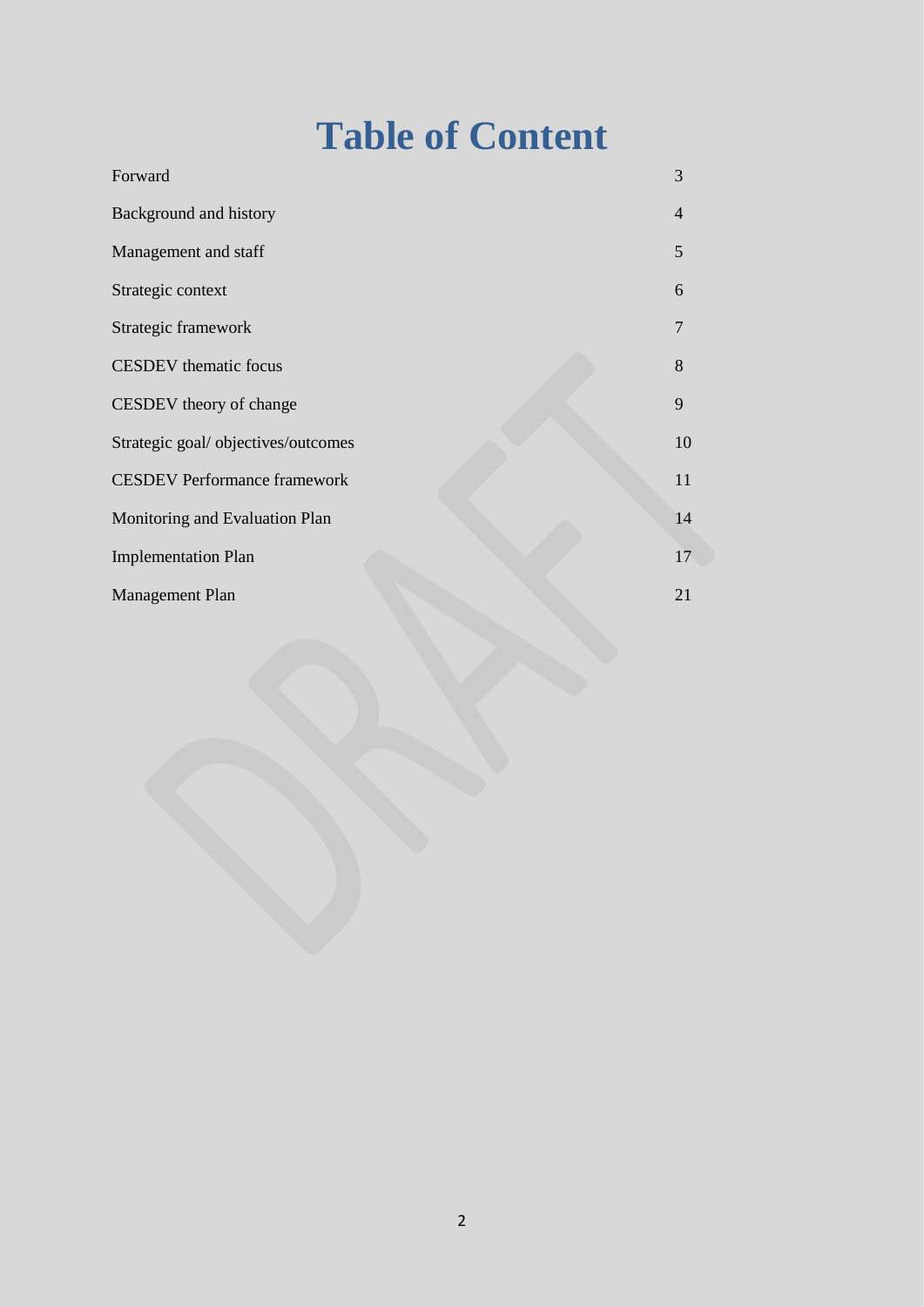### Forward

This Strategic plan came into effect in 1st **January 2018**, and it is expected to guide CESDEV policy and funding until 31<sup>st</sup> December, 2020. As a budding non-profit organisation, CESDEV is uniquely placed to help implement the goal and objectives through our work with low-income women and young people in Nigeria.

Our strategic plan focuses on key areas including: eliminating poverty, ensuring access to quality education and lifelong learning opportunities for women and young people, income security through productive employment and decent work. CESDEV with this strategic plan intends to continue providing supportive framework to registered associations, corporate organisations, donor agencies and Foundations in implementing programmes that aim at improving women and young people's economic self sufficiency through Education, Enterprise Development, Effective Engagement and Collaboration towards accelerating effort both at community and country level in meeting development targets.

Over time we have developed expertise and gained valuable experience working with our target beneficiaries, developing partnerships and valuable networks to ensure we all reach the targets set out in this strategic plan. But we cannot do this alone.

Achieving the goals and targets set out in this plan, requires the partnership of governments, for profit private sector organisations, Foundations, Donors Agencies, Individual Donors and Communities we work with to make sure we have a sustainable future.

Join Us Today in transforming communities through sustainable partnerships!

**SODIYA, Oludayo Daniel**  Board Chair

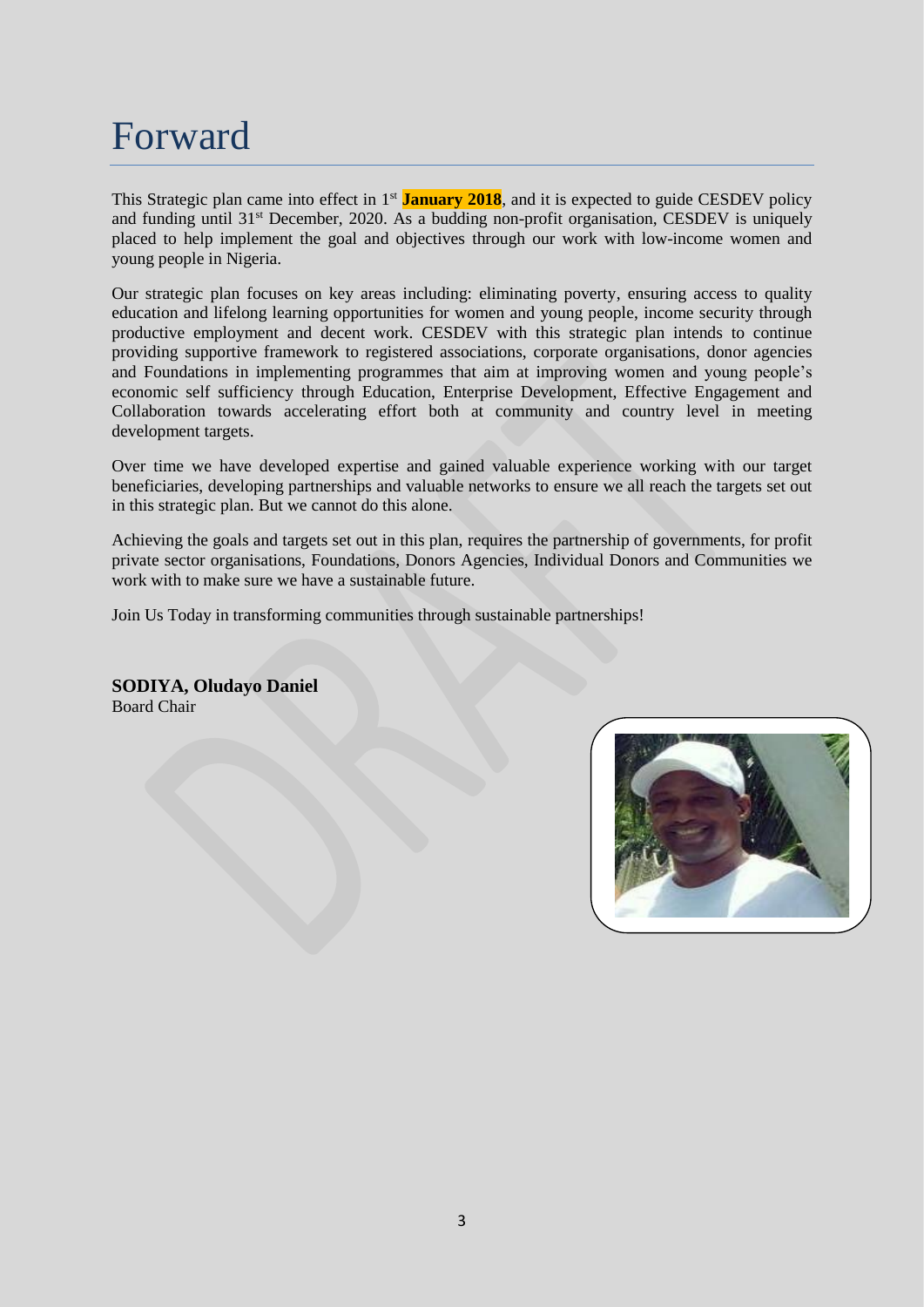## Background

When Centre for Community Empowerment and Sustainable Development (CESDEV) was established in 2012 and eventually began its operations in 2013, the organization's strategic focus was simply to harness existing local resources in fostering sustainable partnerships for economic and social development. This approach was centered on CESDEV's definition of communities; 'People who can work together' and the believe that PEOPLE are the energy we seek to harness; and the PURPOSE of transforming communities can be achieved through PARTNERSHIP which evolves a shared commitment to a sustainable future.

Over time came the realization of a not –too-clear cut definition of CESDEV problem statement and target beneficiaries, hence the organization struggled through the first four years trying to sell its vision of " A better future for Communities through partnership" , and a mission of " locating local specific solutions to community challenges through Education, Enterprise Development and Effective Engagement and Collaboration- priding itself with the 3Es (TREEs) that functionally defined its programme thrust and scope

With the growing need for specialization and alignment to the current global realities as defined by the SDGs, CESDEV is with this strategic plan rephrasing its framework to give a more defined approach in serving its identified beneficiaries of low-income women and young people in Nigeria; towards tackling poverty and inequality issues in a sustainable way

Last year 2017, we began defining proposed pathways and approach to providing support for improving low- income women economic status through the Women Enterprise (WE) Programme that included –

- Supporting women in construction- where we sponsored a young female mechanical engineer to a plumbing training towards improving her skills in construction sector.
- Organising and supporting two women cooperatives in seeking grants and training for improved income for their members
- Seeking Partnership with a multinational corporation in reaching young people and women with capacity building for agribusiness

As laudable as these interventions were, we did not adequately address our target beneficiaries. Other identified challenges that has posed a distraction to forging ahead competition include, fundraising and inadequate staffing; these we understand are necessary conditions for sustaining our programmes, and are being addressed in this strategic plan.

Hence in addition to designing and implementing programmes that support our goal of improving low-income women and young people economic self sufficiency, we intend to focus strongly in building internal organizational capacity through recruitment, effective board and donor engagement, volunteer and staff training, fundraising, marketing, and research.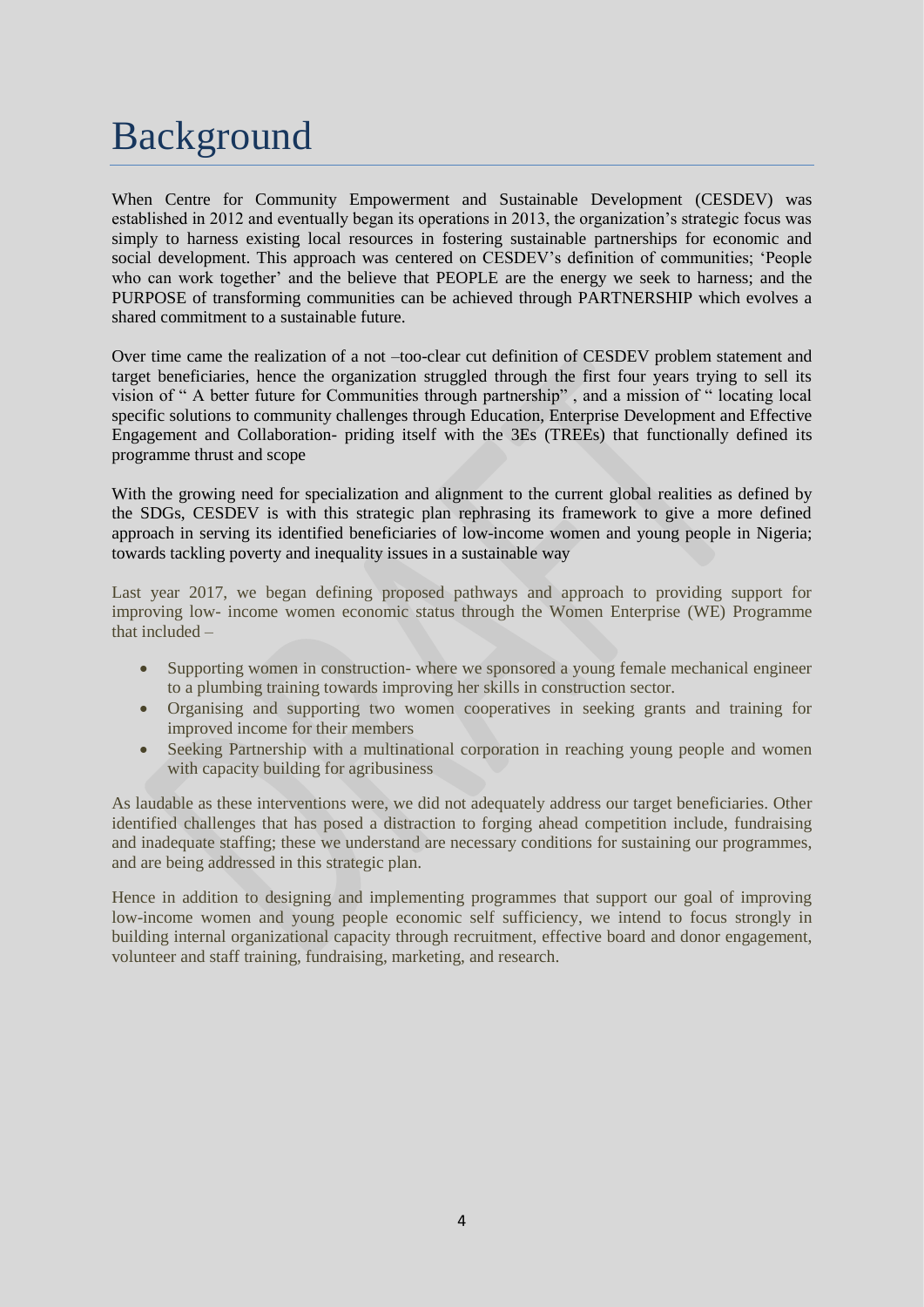## **Management and Staff**



#### **CESDEV Strategic Direction**

#### **Vision**

A world where women and young people, have access to resources and opportunities to actively participate in creating an economically stable, and self-sufficient future for themselves and their families.

#### **Mission**

We locate local specific resource, create supportive environment, design and implement programmes that promote women and young people economic self sufficiency.

#### **Our Values**

We believe in the energies of people, and our purpose of existence is wrapped up in how best to utilise these inherent energies; nurturing partnerships that emanate from within in creating a world where every woman and young person has access to resources and opportunities required in building an economically stable and self-sufficient future.

#### Hence:

- We hold **EQUALITY** as sacred and promote equity and mutual respect of all people
- **INTEGRITY** is the foundation of our purpose for existence; hence we uphold integrity as a value in all our dealings
- **TRUST** is a product of knowledge and the leverage we require in building lasting partnership; hence we nurture trust in our relationships.
- We are **RESOURCEFUL** and look inwards in sourcing the specific solutions for meeting community challenges
- We value the opportunity to enrich, empower, and engage our community by fostering positive and effective **COLLABORATION**
- We are **ACCOUNTABLE** to the women and young people we serve, the donors that entrust us with their donations, and the community we seek lasting partnership with.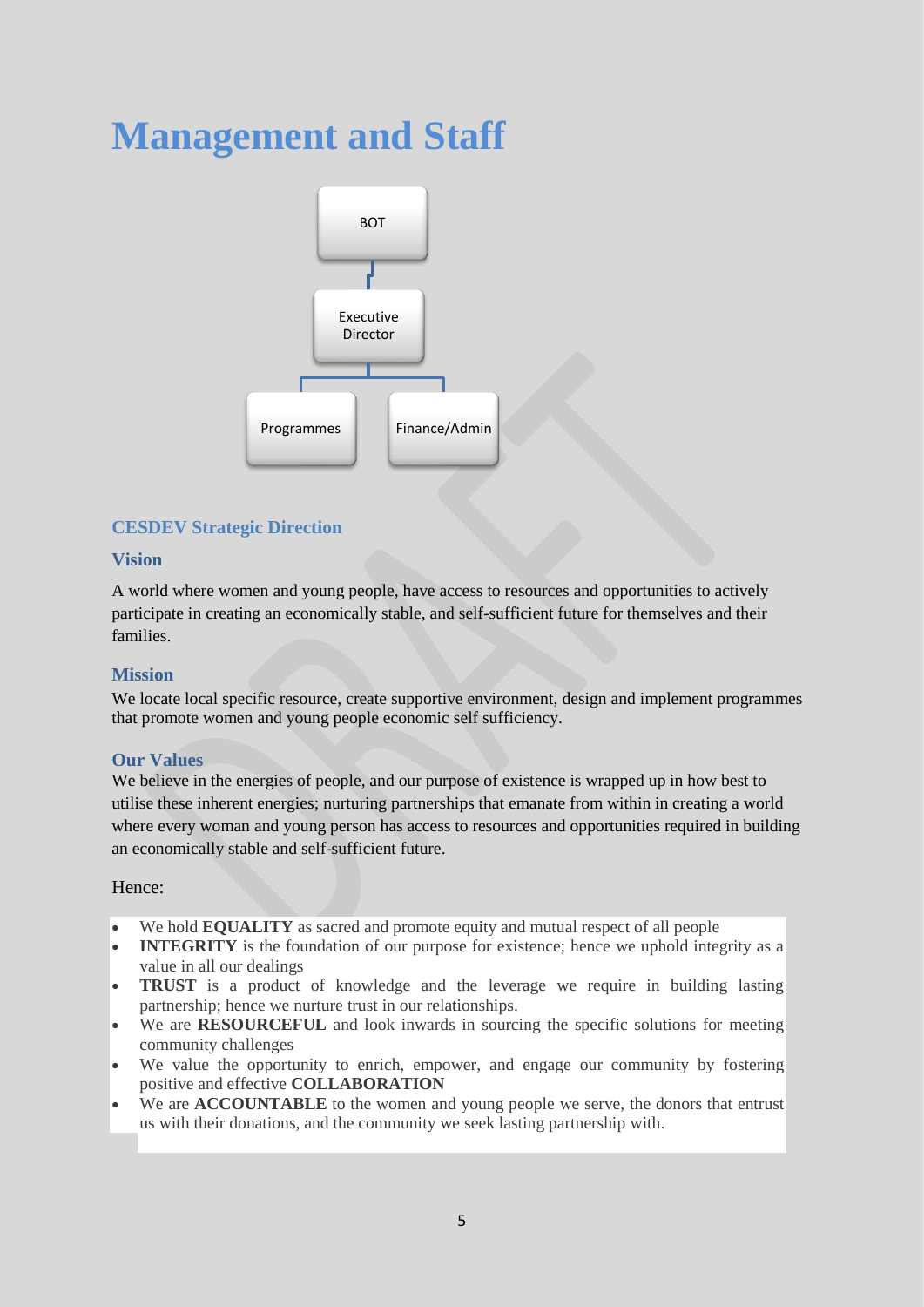## **Strategic Context**

Nigeria is reported to rank 1<sup>st</sup> in the world on the Global Poverty Index and the poorest country in Africa, with nearly 50% of its estimated 190million population living below poverty line. Thus, 86.9 Million Nigerians are living in extreme poverty<sup>i</sup>, and unable to meet the barest minimal needs for survival. If you gathered this many people in one place- you could create a city four times the size of Lagos!

Aside from the general lack of basic skills, low educational status, lack of employment opportunities, discriminating and limiting cultural laws- that fosters gender inequality, women, from several studies conducted on feminisation of poverty, are likely to be poor than men for three main reasons:

1. Women spend more time doing unpaid work, leaving less time for paid work. In order to juggle their domestic responsibilities, many women choose part-time, seasonal, contract, or temporary jobs. In Nigeria, women's unpaid labour is twice that of men, and its economic value is estimated to be up to 30% of the nation's Gross National product. Unfortunately, most of these jobs are low paid, with no security, few opportunities for advancement, and no health benefits.

2. Women face a gender wage gap. Across the world, women are in the lowest-paid work. Globally, they earn 23 percent less than men and at the current rate of progress; it will take 170 years to close the gap! 700 million fewer women than men are in paid work. Also, there is a perception that some traditionally male-dominated skilled trades deter women from entering them.

3. Where they have some basic skills to set up an enterprise, they find it difficult as they face constraints ranging from extreme difficulty in accessing start up capital, and hostile business environment-including non- supportive partners, and family.

In the case of young people, many national poverty reduction strategies overlook the needs of young people. Even where national strategies do have a youth focus, the analysis of their situation is limited, because little or no reference is made to readily available data.

The world now has a record number of young people on the planet—1.8 billion, with approximately 85 percent of them living in developing and emerging economies and in fragile states. While roughly a third of today's youth—most of them women—are not in employment, education, or training, a billion more young people will enter the job market over the next decade- with little hope of securing a stable livelihood, as the challenge of providing employment opportunities for this number of diverse young people is enormous, and easily overwhelming given the scale.

Looking ahead the economy continued to show signs of recovery from the 2016 recession; with a positive outlook and growth projected at 2.1% in 2018 and 2.5% in 2019. This positive outlook is anchored on higher oil prices and production, as well as stronger agricultural performance. It is expected that the CBN would maintain the exchange rate peg of NGN305/USD at the CBN window.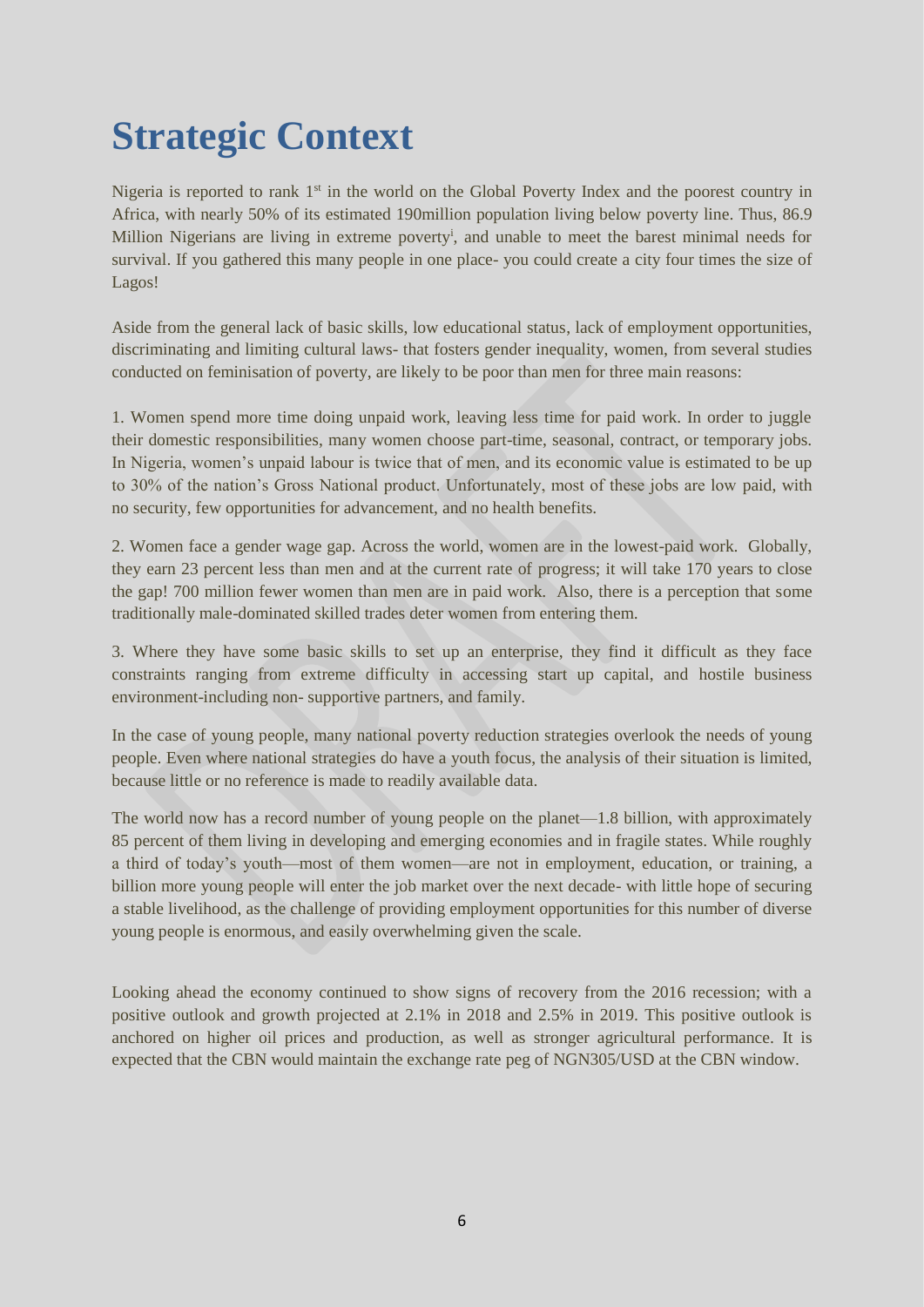# **Strategic Framework**

CESDEV intends to be directly supportive of the UN global Sustainable Development Goals, as such it has developed this strategic plan to contribute to the achievement – though far reaching for sub-Saharan Africa but achievable within each community niche context. The key sustainable goal that is covered in this plan includes:

Goal 1: No Poverty – For us at CESDEV Ending Poverty in all its form starts with women and young people being economically empowered and self sufficient to afford, pay for and access basic needs such as food, shelter, clothing, education and health. To achieve this CESDEV creates a supportive environment for low- income women and young people in rural and urban slums to access employable, entrepreneurial and personal development skills.

Goal 2: Zero Hunger: Aiming to make significant contribution in ending all forms of hunger and malnutrition by making sure mothers have access to sufficient and nutritious food all year round, especially for their children. At CESDEV we understand if women smallholder farmers had the same access to resources as men, the number of hungry people in the world could be reduced by 150 million. Hence our focus, on promoting sustainable agricultural practices by supporting small scale women farmers in accessing land, technology and markets.

Goal 4: Quality Education- Ensuring Lifelong Learning for Women and Young people:

We work towards closing basic literacy gap, hence we promote lifelong learning by establishing community library and resource centers with programmes that encourage women and young people to access information, improve learning and grow knowledge; a necessary bedrock for their development.

Goal 5: Gender Equality: Achieve gender equality and empower all women and girls. Women are much more likely than men to be impoverished, deprived of education and opportunities, and victimized by sexual and domestic violence. Hence at CESDEV we work with community leaders, fathers, husbands, brothers and other men in women's lives: effectively engaging them towards obtaining their support in promoting women self sufficiency.

Goal 8: Decent Work and Economic Growth

Encouraging entrepreneurship and job creation are key to promoting sustained economic growth, higher levels of productivity; and these are particularly effective measures to eradicate forced labour, slavery and human trafficking. We encourage women entrepreneurs, women owned enterprises, and link them to opportunities that allow for economic growth in decent work environment.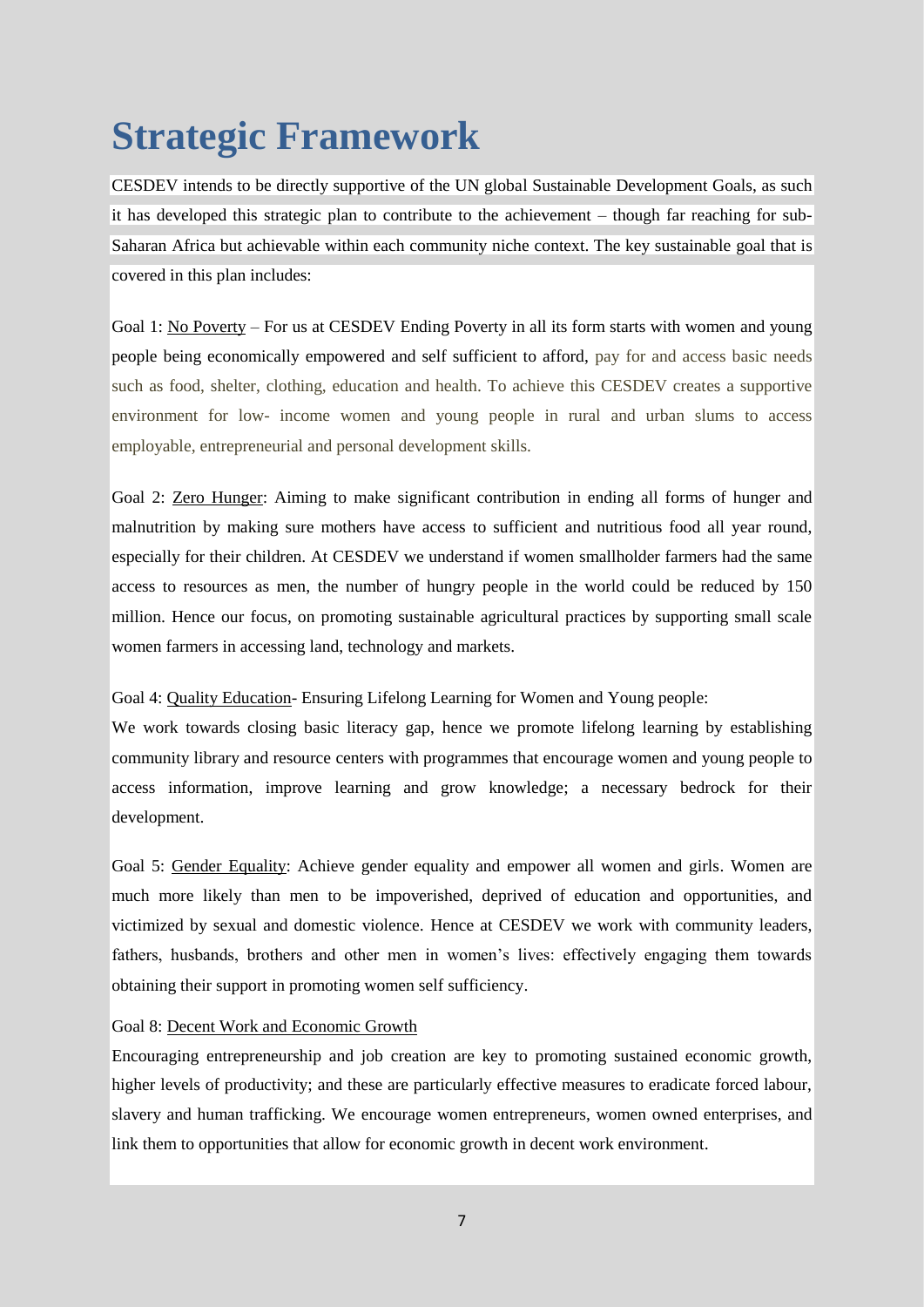## **CESDEV Thematic Focus**

CESDEV thematic focus is condensed into three- and serves to ENGAGE, EDUCATE AND EMPOWER women and young people in attaining economic self - sufficiency:

- Effectively **ENGAGE** women and young people as community change agents: to educate their community from best farming techniques to teaching about health and good sanitary habits.
- Promote Lifelong **EDUCATION** by establishing Community Resource and Learning Centers that encourage active participation of women and young people towards improving basic literacy, career and personal development
- Economically **EMPOWER** women and young people through **ENTERPRISE DEVELOPMENT**: by organizing them into groups, supporting access to production skill, enterprise management trainings, markets, microfinance and technology.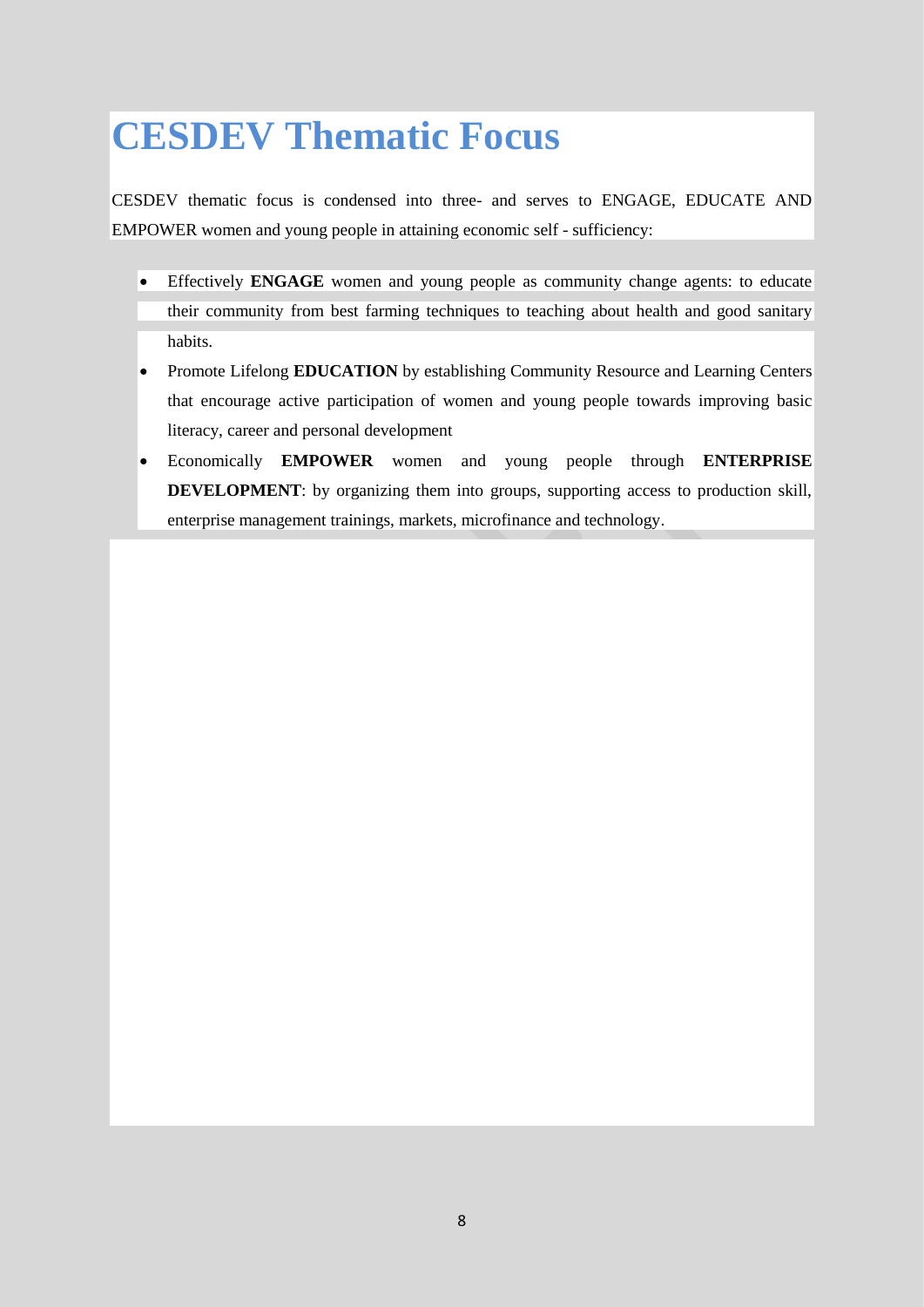# **CESDEV Theory of Change**

| <b>Major Activities</b>                                                                                                                                                                                              | <b>Major Intermediate Outcomes</b>                                                                                                                                                    | <b>Intended Ultimate Outcome</b>                                                                       |
|----------------------------------------------------------------------------------------------------------------------------------------------------------------------------------------------------------------------|---------------------------------------------------------------------------------------------------------------------------------------------------------------------------------------|--------------------------------------------------------------------------------------------------------|
| Create skills training programs<br>to teach low-income women<br>and young people employable<br>skills, enterprise and personal<br>development<br>Organise low-income women<br>and young people into<br>cooperatives. | Low-income women and<br>young people develop strong<br>employable and enterprise<br>skills                                                                                            |                                                                                                        |
| Partner MFIs, employment<br>agencies and employers of<br>labour for access to<br>employment, market<br>opportunities and finance.                                                                                    | Low-income women and<br>young people actively<br>participate in supportive<br>structures that enhance labour<br>and market opportunities                                              | Low-income women and<br>young people become<br>economically self-sufficient<br>and move out of poverty |
| Obtain community, and family<br>support for enterprise<br>development                                                                                                                                                |                                                                                                                                                                                       |                                                                                                        |
| <b>Establish Community Resource</b><br>and Learning Centres                                                                                                                                                          | local women and young people<br>are provided with support,<br>guidance and learning resource,<br>to actively develop their own<br>learning, improve their families<br>and communities |                                                                                                        |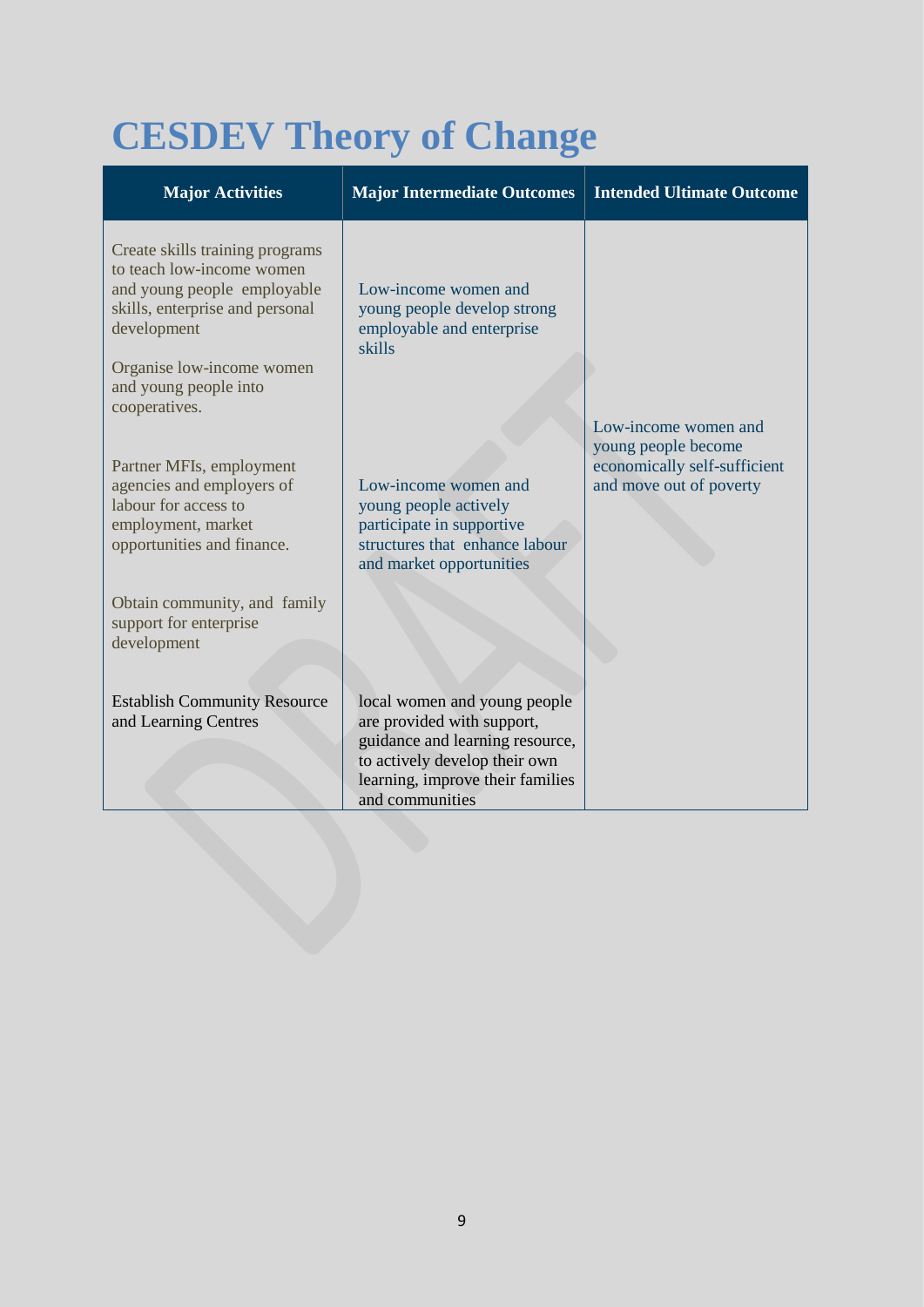## **Strategic Goal, Objectives and Outcomes**

**Strategic Goal:** The overall goal for the three years in focus (2018-2020) is **to increase access to education, enterprise development and support services that will promote low-income women and young people economic self- sufficiency**. Focusing on low-income women and young people in urban slums and rural communities, CESDEV will pursue its mission; towards making a demonstrable contribution to community empowerment by designing and implementing programmes that promote women and young people economic self sufficiency.

Three (3) strategic objectives with their respective outcomes, key result areas, outputs and performance benchmarks have been condensed from the priorities and thematic focus identified for this plan period. As detailed in subsequent sections, these are:

**Strategic Objective 1**: Promote and Implement programmes that assist low-income women and young people access support services, acquire relevant employable, enterprise management, production skills.

Key result areas: Livelihoods, Community empowerment

**Strategic Objective 2**: Provide local women and young people with support, guidance and learning resource, to actively develop their own learning, improve their families and communities

Key result areas: Education, Leadership development, *Gender Equality*

**Strategic Objective 3**: To strengthen institutional and operational efficiencies for effective monitoring, evaluation and reporting of the impact of CESDEV investments. Key Result areas: Human Resource Development, Good governance, Donor Management, Monitoring and evaluation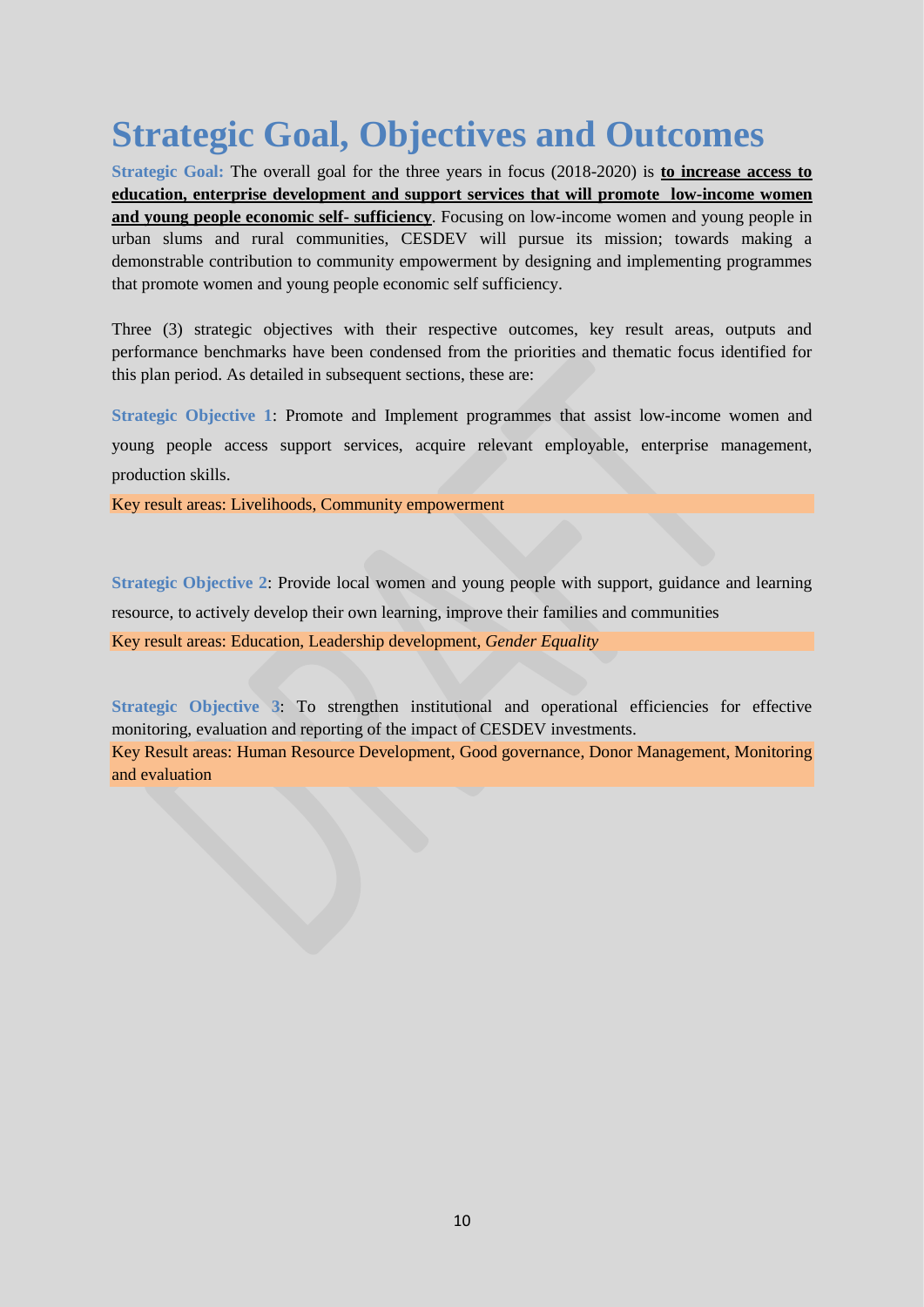

#### **Performance Expectation**

Each of the strategic objectives proposed in this plan have statements of anticipated results with specific targets for each year in view. The importance of this, is that CESDEV must focus strongly on monitoring the significant impact of its programmes on its target beneficiaries served and be accountable in demonstrating that the investment from donors and partners have produced results that justifies and demands continuity.

### **CESDEV Performance Framework**

**Goal:** To increase access to education, enterprise development and support services that will promote low-income women and young people economic self- sufficiency.

**Purpose:** To make a demonstrable contribution to community empowerment by designing and implementing programs that promote women and young people economic self sufficiency towards moving them and their families out of poverty.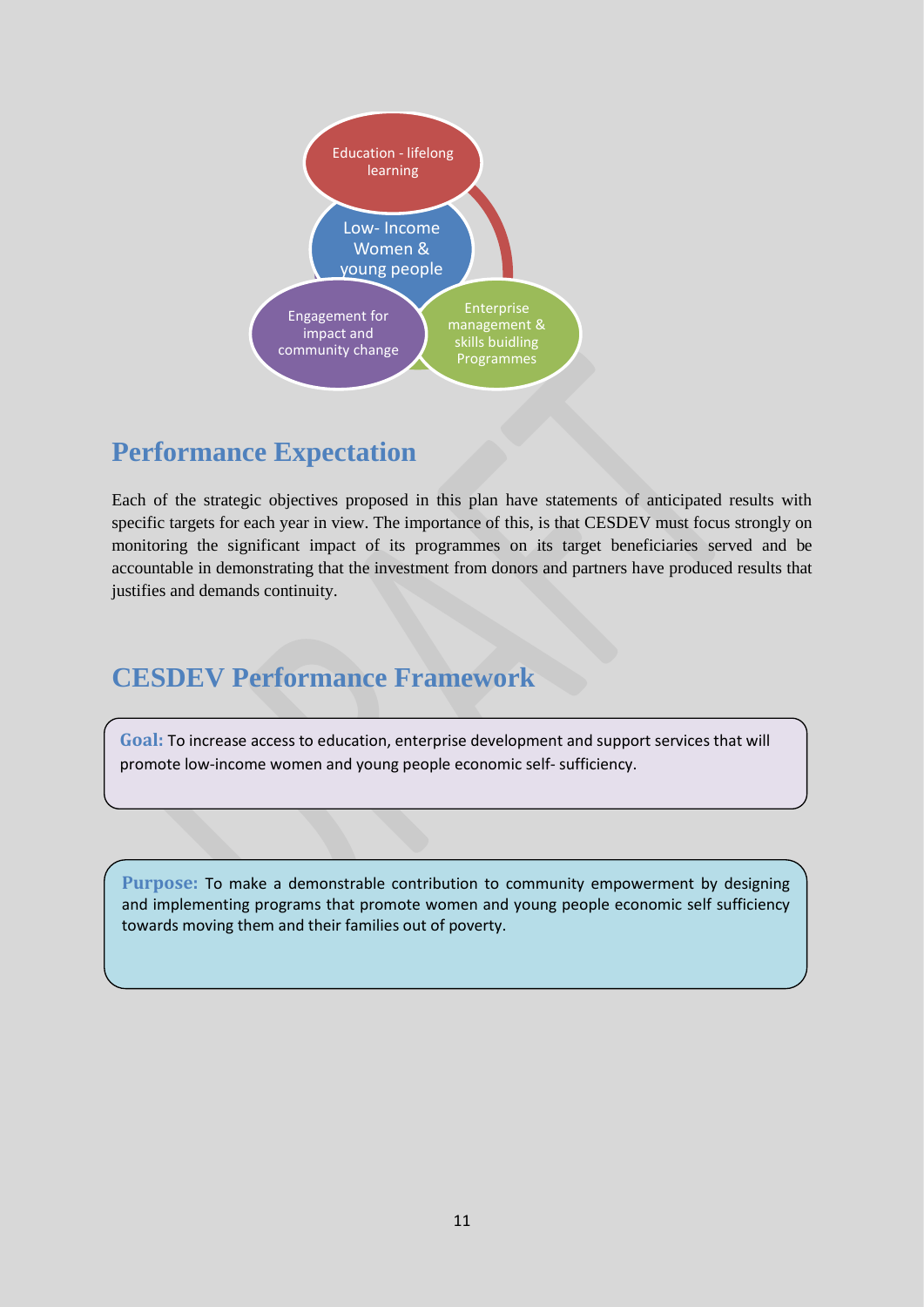

### **Table 1: Key Result Areas, Outcomes, Outputs and Selected Indicators, CESDEV Strategic Plan (2018-2020)**

| Key Result Area | Output                                                                                                                           | Outcome                                                                                                                                                                                                                                 | Performance                                                                                                                      |
|-----------------|----------------------------------------------------------------------------------------------------------------------------------|-----------------------------------------------------------------------------------------------------------------------------------------------------------------------------------------------------------------------------------------|----------------------------------------------------------------------------------------------------------------------------------|
|                 |                                                                                                                                  |                                                                                                                                                                                                                                         | <b>Benchmark</b>                                                                                                                 |
|                 |                                                                                                                                  | Objective 1: Promote and Implement programmes that assist low-income women and young people access<br>support services, acquire relevant employable, enterprise management, production skills.                                          |                                                                                                                                  |
| 1.1 Livelihood  | Improved access of 2000<br>low-income women and<br>young people to support<br>services, productive inputs<br>and skills training | Low-income women and<br>young people beneficiaries<br>engaged in paid<br>employment, micro-<br>businesses and other<br>income generating<br>activities after receiving<br>support services,<br>productive inputs and skills<br>training | 1200 Low-income women<br>and young people<br>beneficiaries become<br>economically self-<br>sufficient and move out of<br>poverty |
| 1.2 Empowerment | Improved access to                                                                                                               | Low income women and                                                                                                                                                                                                                    |                                                                                                                                  |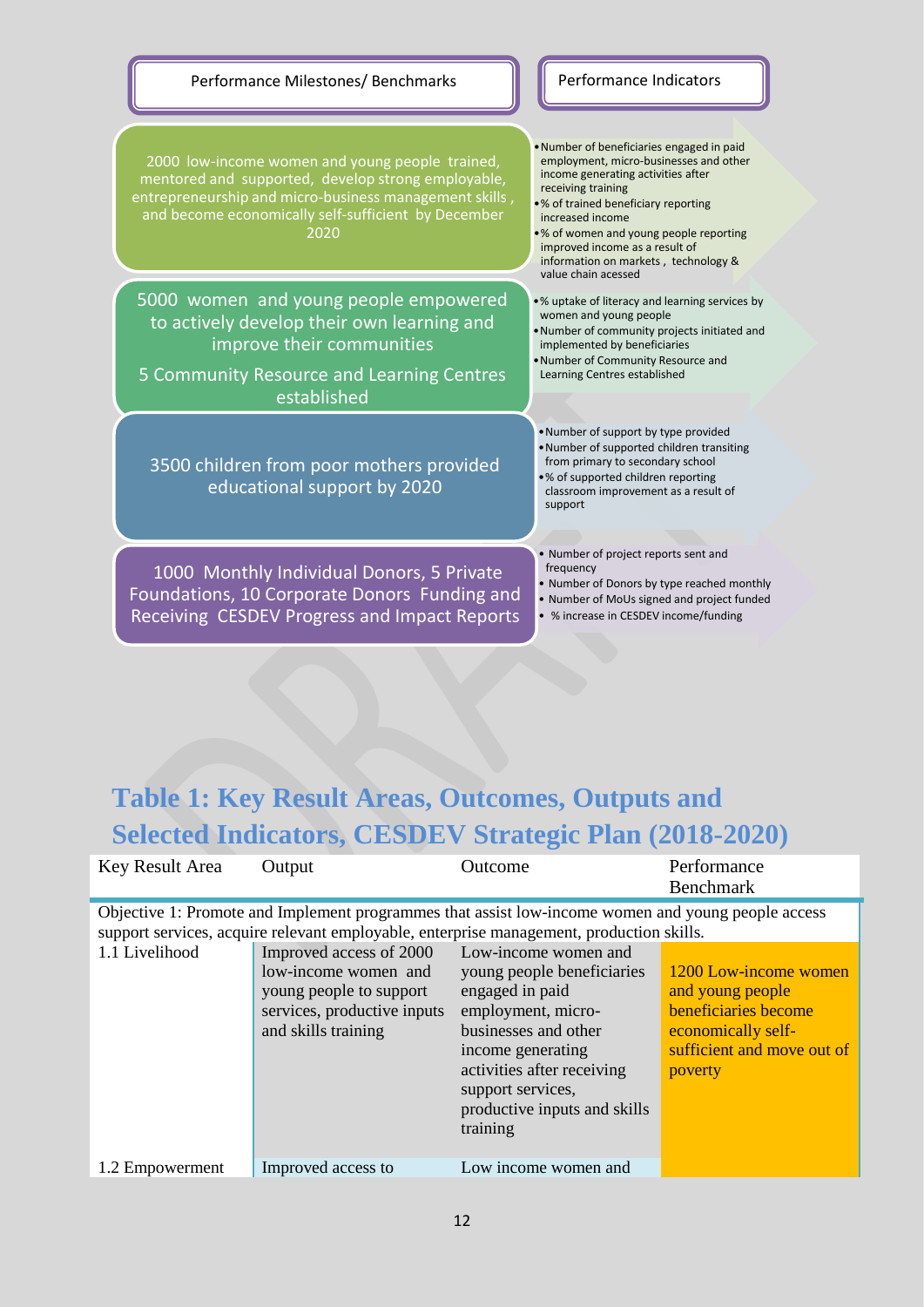|                                      | employment, market<br>opportunities and micro-<br>finance.               | young people beneficiaries<br>earn more and experience<br>improved income                                                                                                                                                                          |                                                                                                                                                                                                |
|--------------------------------------|--------------------------------------------------------------------------|----------------------------------------------------------------------------------------------------------------------------------------------------------------------------------------------------------------------------------------------------|------------------------------------------------------------------------------------------------------------------------------------------------------------------------------------------------|
|                                      | develop their own learning, improve their families and communities       | Objective 2: Provide local women and young people with support, guidance and learning resource, to actively                                                                                                                                        |                                                                                                                                                                                                |
| 2.1 Gender Equality                  | Improved access to<br>quality lifelong learning<br>and literacy services | Reduction of gender -<br>related barriers and<br>practices that affect the<br>right of women and girls to<br>actively participate and<br>develop their learning.<br>Family and community<br>support obtained for<br>successful community<br>change | 5000 women and young<br>people empowered,<br>actively develop their own<br>learning and improve their<br>communities                                                                           |
|                                      | monitor and evaluate the impact of its investments.                      | Objective 3: Build organisational capacity by strengthening institutional and operational efficiencies to                                                                                                                                          |                                                                                                                                                                                                |
| Capacity Building                    | <b>Improved Human</b><br>Resource and Learning<br>Development            | Enhanced organisational<br>capacity of CESDEV to<br>deliver on its mission and<br>goals                                                                                                                                                            | Recruit 2 Additional staff<br>and 30 Volunteers                                                                                                                                                |
| Cost effectiveness<br>and efficiency | Improved resourcefulness,<br>and income generating<br>activities         | Enhanced accountability<br>and performance                                                                                                                                                                                                         | Programme decision<br>making based on<br>operational cost analysis                                                                                                                             |
| Good governance<br>and management,   | Accountability to<br>stakeholders, partners and<br>communities enhanced  | Good governance practices<br>established based on sound<br>policies and regulations                                                                                                                                                                | CESDEV is financially<br>sound and presenting<br>excellent audit,<br>governance and<br>management reports                                                                                      |
| Resource<br>Mobilisation             | Funding base for<br>CESDEV diversified and<br>improved                   | Reduced dependence on<br>core grants from the Board<br>of Directors, with<br>concurrent increase<br>income of CESDEV from<br>other sources                                                                                                         | Mix of additional funds<br>mobilised by CESDEV<br>from Donor agencies,<br>Foundations<br>Multinationals, other<br><b>Indigenous Corporate</b><br>organisations and<br><b>Individual Donors</b> |
| Monitoring and<br>evaluation         | <b>CESDEV</b> capacity<br>strengthened through<br>enhanced M&E processes | M&E skills, processes<br>strengthened<br>Quality of programme<br>implementation and<br>reporting improved                                                                                                                                          | Automated information<br>management system<br>implemented                                                                                                                                      |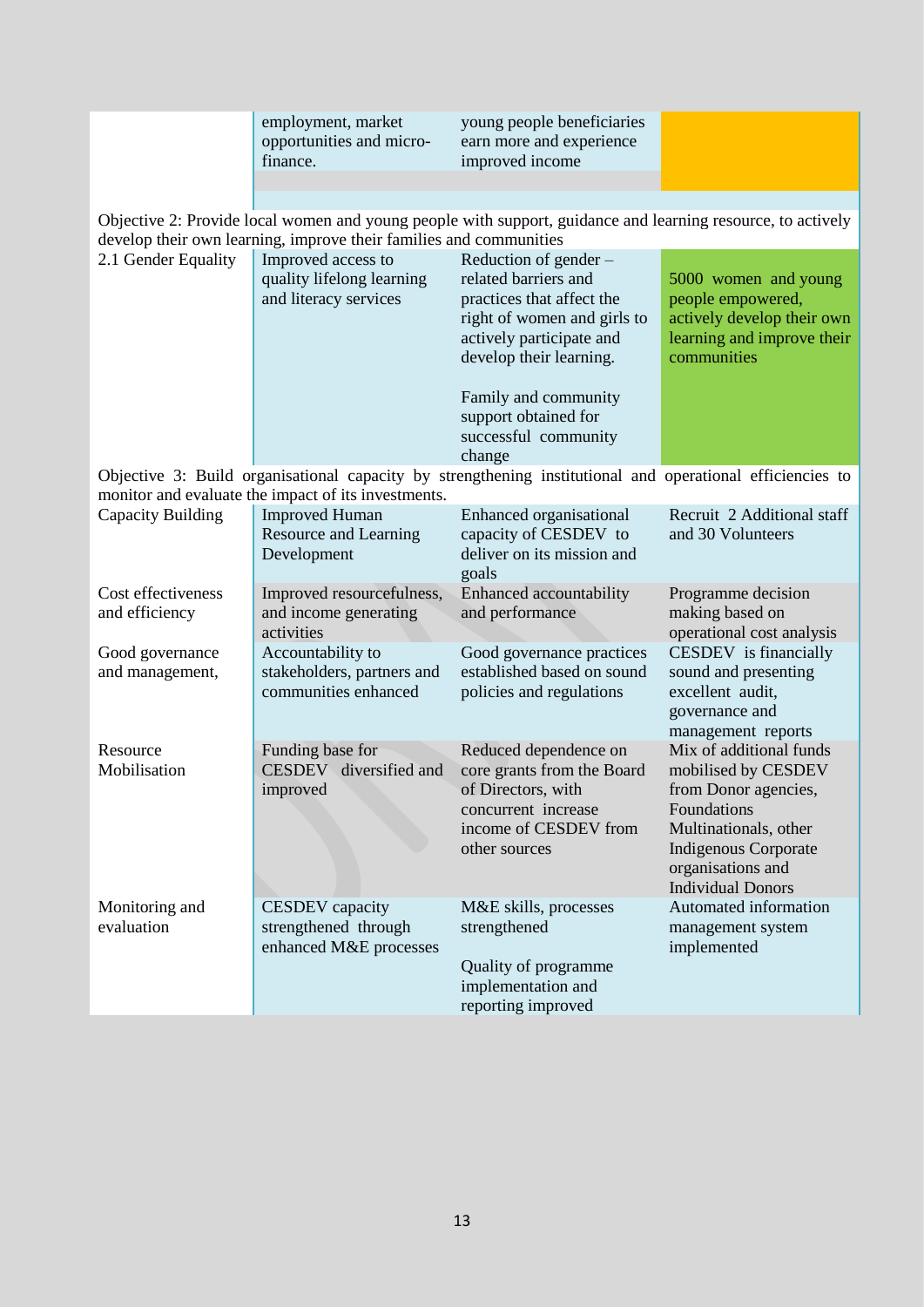### **CESDEV Marketing and Communication Plan**

| What groups do<br>we need to serve<br>most?                                                       | What do they need<br>to hear from us?                                                                       | What is the best<br>way to find and<br>communicate with<br>them?                              | When will we<br>communicate with<br>them? How often?                           | <b>How will we know</b><br>if they have heard<br>our message? |
|---------------------------------------------------------------------------------------------------|-------------------------------------------------------------------------------------------------------------|-----------------------------------------------------------------------------------------------|--------------------------------------------------------------------------------|---------------------------------------------------------------|
| Our target<br>beneficiaries of low<br>income women,<br>young people, and<br><i>their families</i> | They can aspire,<br>gain economic self<br>sufficiency and<br>move out of poverty                            | Identified women<br>and young people<br>self help groups,<br>associations and<br>cooperatives | Monthly trainings<br>and support<br>meetings                                   | Increase number of<br>beneficiaries<br>reached each month     |
| <b>Donors</b>                                                                                     | They can be part of<br>a noble cause $-$<br><i>moving families</i><br>one after the other<br>out of poverty | Online and social<br>networks<br>Corporate<br>organizations<br><b>Foundations</b>             | Weekly email post<br><b>Online Monthly</b><br>newsletters<br>Quarterly reports | Increase in funding<br>and number of new<br>donors achieved   |

### **Monitoring and Evaluation Plan**

Understanding that this strategic plan alone cannot bring about the achievement of this strategy, CESDEV, given the significance and urgency of many of the interventions, expects to put in place a robust monitoring and evaluation system to track performance and identify areas where corrective action may be required. M&E will be guided by the targets and indicators given in the results frameworks presented in this document. As much as possible data will be captured, findings disseminated and presented to responsible agencies for integration into the country's database and developing studies including best practices.

Management controls for monitoring will include:

- Progress Reports
- Performance standards and targets
- Performance Measurements or Indicators
- Performance Evaluations (internal and external)

Specifically scheduled reporting and review meetings will continually provide opportunities for feedback to the Board of Trustee and partners, including overall progress made on key strategic objectives:

- Progress made against the plan
- Cause of deviation from plan (if any)
- Areas of difficulty and alternative solutions that may adversely affect implementation

One internal **midterm evaluation will be carried out in August 2019**, at the completion of the eighteenth  $(18<sup>th</sup>)$  month into this plan, while the final external evaluation will be carried out mid -year (June) 2021, which is six months after the completion of the strategic year 2020 - covered by this plan.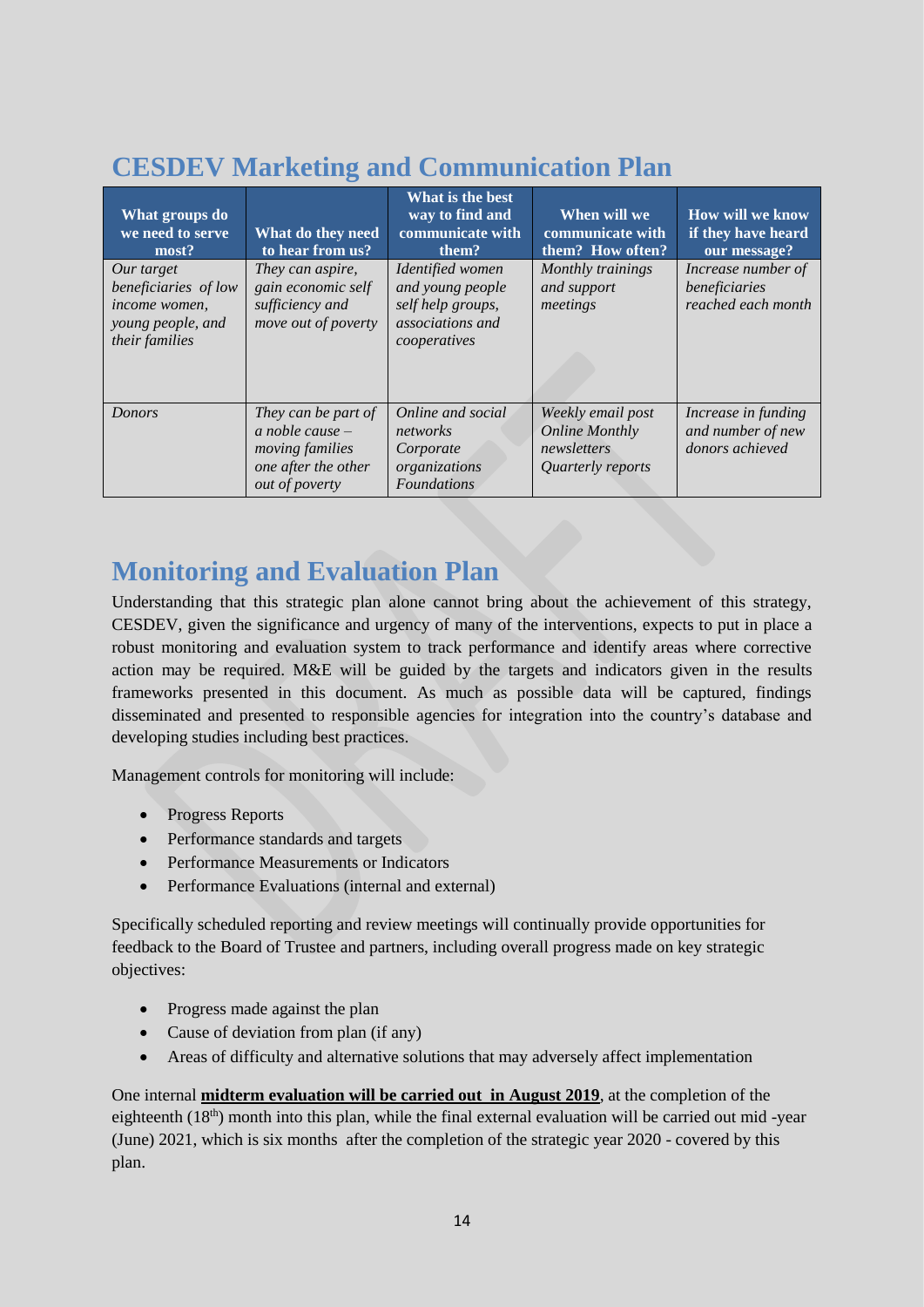| <b>People Development Plan (2018)</b> |  |
|---------------------------------------|--|

|                            |                              |                        | <b>Cost of this</b>                   |
|----------------------------|------------------------------|------------------------|---------------------------------------|
| <b>Area of Development</b> |                              |                        | development<br>(Both in terms of time |
| <b>Needed</b>              | What will be done            | When                   | and money)                            |
| Redesigning of             | Get our existing             | By the end of          | 2 months                              |
| <b>CESDEV</b> website      | website redesigned           | November 2018          |                                       |
|                            | with additional              |                        |                                       |
|                            | features that tell our       |                        |                                       |
|                            | story while                  |                        |                                       |
|                            | safeguarding donors          |                        |                                       |
|                            | and supporters details       |                        |                                       |
| Board, Volunteer and       | Develop and implement        | By the end of Dec 2018 | $3$ -months                           |
| staff training             | a training plan              |                        |                                       |
|                            | <i>including key program</i> |                        |                                       |
|                            | area online training.        |                        |                                       |
| Fundraising and            | <b>Upgrade CESDEV</b>        | By the end of Dec 2018 | $3$ -months                           |
| accounting software        | fundraising and              |                        |                                       |
|                            | accounting systems           |                        |                                       |

With the growing competition in nonprofit sector, there is need for proactive fundraising activities and professionalism through the improvement of our existing systems; especially with regards to board efficiency, staff competency, monitoring, evaluation, fundraising and accounting systems, if we must achieve our targets and reach our goal.

Hence CESDEV will recruit and train the right staff competencies, procure necessary software that enhances our work in engaging our donors towards ensuring organizational sustainability.

### **Measuring Performance**

Every non-profit organization should measure its progress in fulfilling its mission, its success in mobilizing its resources, and its staff's effectiveness on the job. In recent years, a commitment to increased accountability and improved performance has become essential in both governmental agencies and non-profit organizations. Beyond metrics and milestones, it is important that the target beneficiaries and their families are impacted in such a way that is evident and verifiable.

To this extent, CESDEV will go into more details about the need for ensuring that capacity is strengthened to deliver on this ambitious programme: expanding its services to cover both direct and indirect beneficiaries towards improving economic self sufficiency of low income women and supporting them move out of poverty. This will entail developing partnerships across the spectrum of Engagement, Education and Enterprise Development.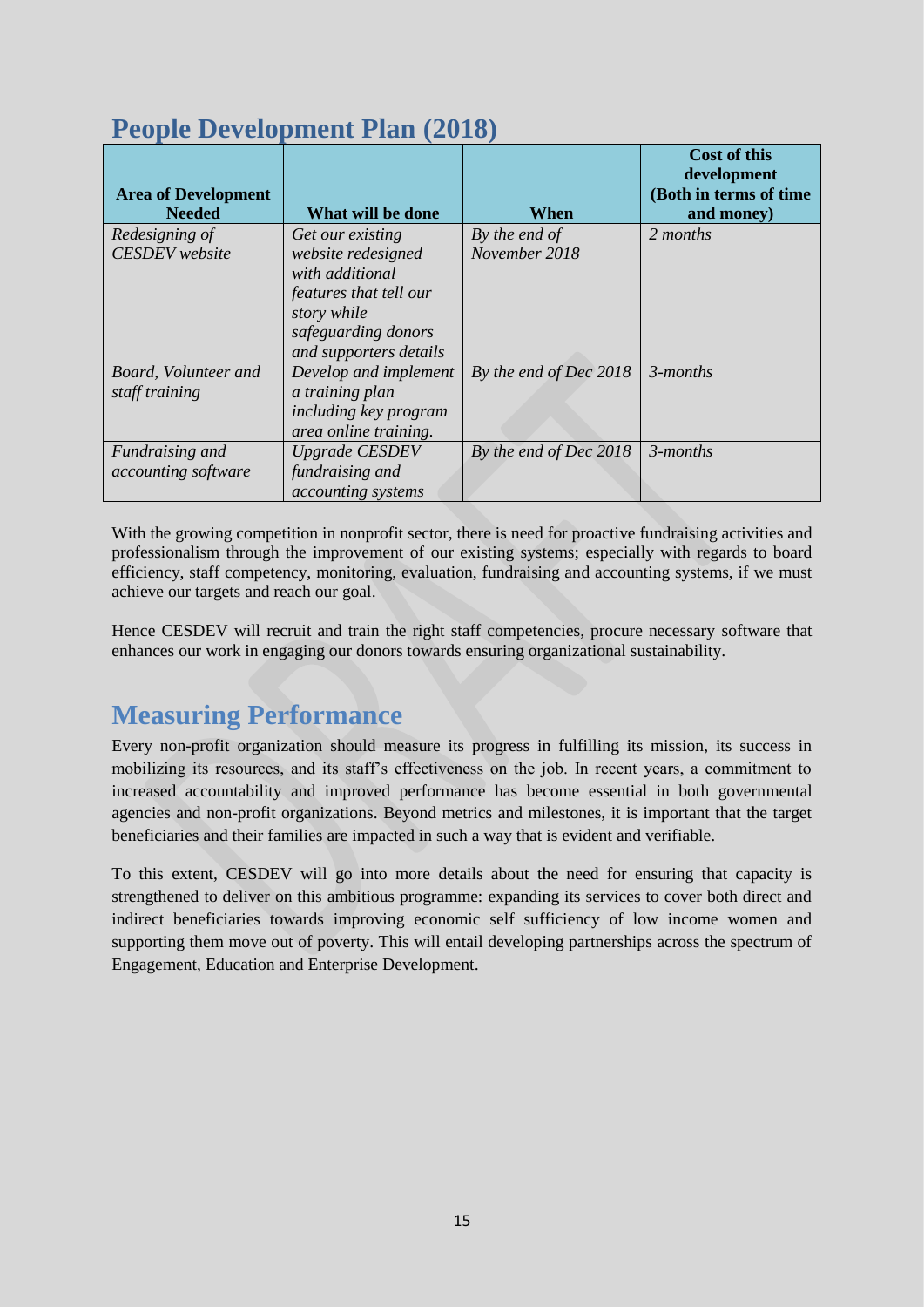### **Risks and Opportunities**

#### **SWOT Analysis**

| <b>Strengths</b>     |                                                                                                                                                                                                              | <b>Weaknesses</b>                                                                                                                                               |
|----------------------|--------------------------------------------------------------------------------------------------------------------------------------------------------------------------------------------------------------|-----------------------------------------------------------------------------------------------------------------------------------------------------------------|
| approvals faster     | We operate a Lean management structure<br>as such our overheads are lower and                                                                                                                                | We are still building our donor base as such<br>funds are not coming in the way we wish making<br>it quite tedious to facilitate projects and meet<br>schedules |
|                      | The use of a volunteer model makes our                                                                                                                                                                       |                                                                                                                                                                 |
|                      | work spread faster and additionally<br>lowering project implementation cost                                                                                                                                  | Board and Donor engagement is still weak- but<br>then presents an opportunity to build on                                                                       |
| <b>Opportunities</b> |                                                                                                                                                                                                              | <b>Threats</b>                                                                                                                                                  |
| <i>income women</i>  | Social entrepreneurship is a sure way of<br>non profits remaining sustainable- and<br>with available GRANTS we need to<br>quickly catch up on it to increase our<br>fund base and sustain our work with low- | Unstable Government policies and<br>political environment<br>Donor fatigue and attrition                                                                        |
|                      | We need to explore partnership and<br>funding from UN Women and UNDP                                                                                                                                         |                                                                                                                                                                 |

### **Risk Register**

| <b>Risks Identified</b>  | <b>Controls in place</b>                       | Who is                    |
|--------------------------|------------------------------------------------|---------------------------|
|                          |                                                | responsible               |
| Grant funding is reduced | Good relationships with private for-profit     | <b>Executive Director</b> |
| and resources are not    | organisations and identified individual donors | and Board                 |
| available to cover the   |                                                |                           |
| operating costs of the   | Expertise in grant writing in house.           |                           |
| organization.            |                                                |                           |
|                          | Diversity of income sources developed          |                           |
|                          | Crowd funding sources identified and explored  |                           |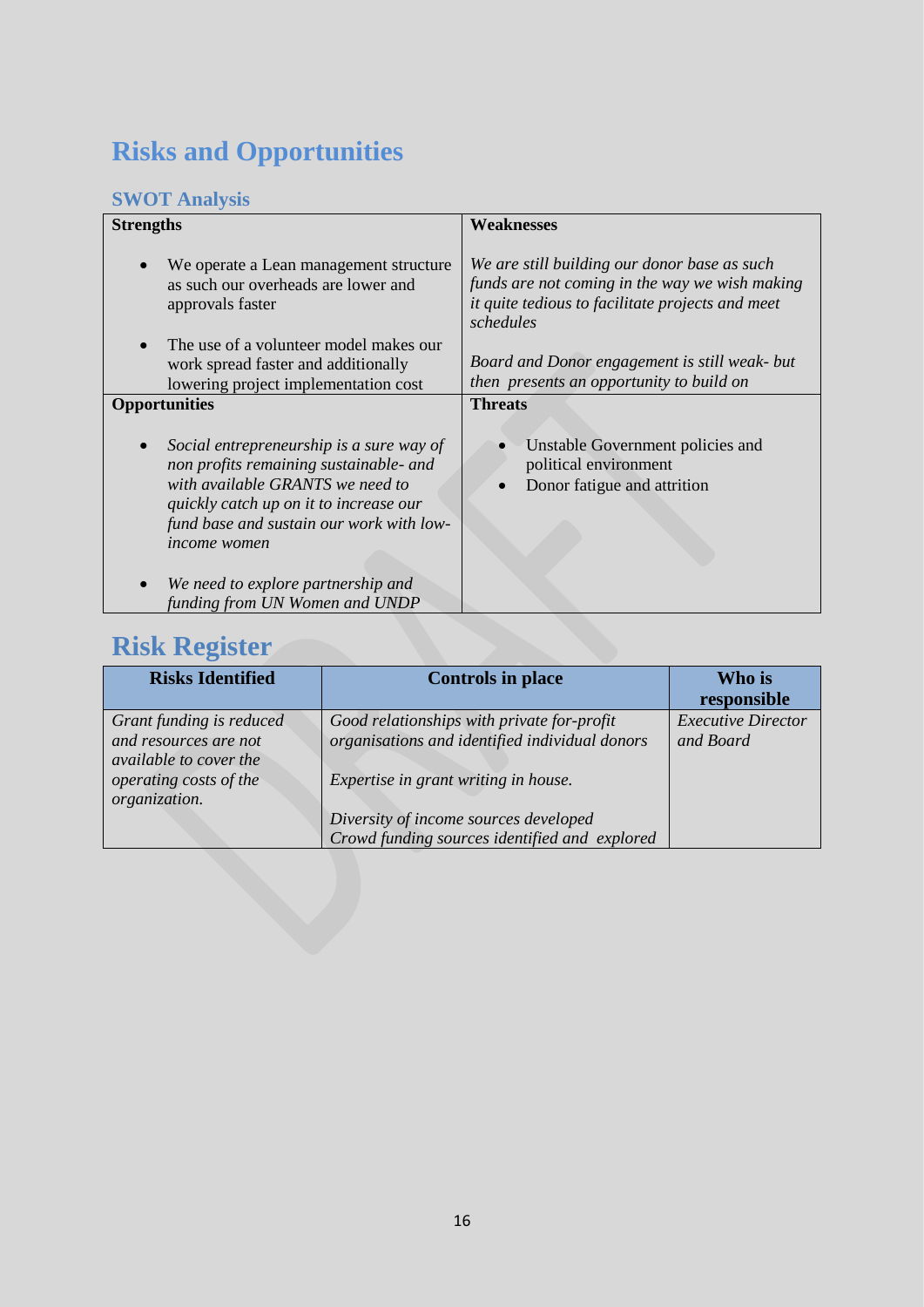# **Implementation Plan**

| Quarter 1 (Dates: January – March, 2018)                                                                       |                                                                   |                                      |                                   |                                                         |
|----------------------------------------------------------------------------------------------------------------|-------------------------------------------------------------------|--------------------------------------|-----------------------------------|---------------------------------------------------------|
| <b>Action to take</b>                                                                                          | <b>Related</b><br><i><b>Objective</b></i>                         | <b>Start</b><br><b>Date</b>          | End<br><b>Date</b>                | <b>Resources</b><br>Cost, time,<br>people               |
| Develop and finalise CESDEV<br>strategic plan                                                                  | $\mathfrak{Z}$                                                    | Jan                                  | Mar                               | See Budget                                              |
| Identify and develop additional<br>programme partnerships                                                      | $\mathcal{I}_{\mathcal{I}}$                                       | Jan                                  | Mar                               | See Budget                                              |
| <b>Build CESDEV</b> donor base                                                                                 | $\mathfrak{Z}$                                                    | Jan                                  | Mar                               | See Budget                                              |
| <b>Financial Report</b>                                                                                        | $\overline{3}$                                                    | Jan                                  | Mar                               | See Budget                                              |
| Quarter 2 (Date: April – June, 2018)                                                                           |                                                                   |                                      |                                   |                                                         |
| <b>Action to take</b><br>Conduct wealth ranking surveys<br>to identify and recruit project                     | <b>Related</b><br><b>Objective</b><br>$\mathcal{I}_{\mathcal{I}}$ | <b>Start</b><br><b>Date</b><br>April | <b>End</b><br><b>Date</b><br>June | <b>Resources</b><br>Cost, time,<br>people<br>See Budget |
| beneficiaries<br>Submit 1 <sup>st</sup> Qtr Report                                                             | $\mathfrak{Z}$                                                    | <b>April1</b>                        | April 10                          | See Budget                                              |
| Identify and develop additional<br>programme partnerships                                                      | $\overline{l}$                                                    | April                                | June                              | See Budget                                              |
| <b>Build CESDEV</b> donor base                                                                                 | $\overline{3}$                                                    | April                                | June                              | See Budget                                              |
|                                                                                                                |                                                                   |                                      |                                   |                                                         |
| Quarter 3 (Dates: July – Sept 2018)<br><b>Action to take</b>                                                   | <b>Related</b><br><b>Objective</b>                                | <b>Start</b><br><b>Date</b>          | End<br><b>Date</b>                | <b>Resources</b><br>Cost, time,<br>people               |
| Submit 2 <sup>nd</sup> Qtr Report                                                                              | $\mathfrak{Z}$                                                    | July 1                               | July 10                           | See Budget                                              |
| Conduct wealth ranking surveys<br>to identify and recruit project<br>beneficiaries                             | $\mathcal{I}_{\mathcal{I}}$                                       | July                                 | Sept                              | See Budget                                              |
| Identify and develop additional<br><i>programme partnerships</i>                                               | $\mathcal{I}$                                                     | July                                 | Sept                              | See Budget                                              |
| <b>Build CESDEV</b> donor base                                                                                 | $\mathfrak{Z}$                                                    | July                                 | Sept                              | See Budget                                              |
| Conduct related project<br><i>activities:</i><br><b>Generosity Programme</b><br>women empowerment<br>programme | $\boldsymbol{l}$                                                  | <b>July</b>                          | Sept                              | See Budget                                              |
| Improve on financial reporting,<br>board and donor engagement                                                  | $\mathfrak{Z}$                                                    | <i>July</i>                          | Sept                              | See Budget                                              |
| Quarter 4 (Oct-Dec 2018)                                                                                       |                                                                   |                                      |                                   |                                                         |
| <b>Action to take</b>                                                                                          | <b>Related</b><br><i><b>Objective</b></i>                         | <b>Start</b><br><b>Date</b>          | <b>End</b><br><b>Date</b>         | <b>Resources</b><br>Cost, time,<br>people               |
| Conduct wealth ranking surveys                                                                                 | $\mathcal{I}_{\mathcal{I}}$                                       | <i>Oct</i>                           | Nov                               | See Budget                                              |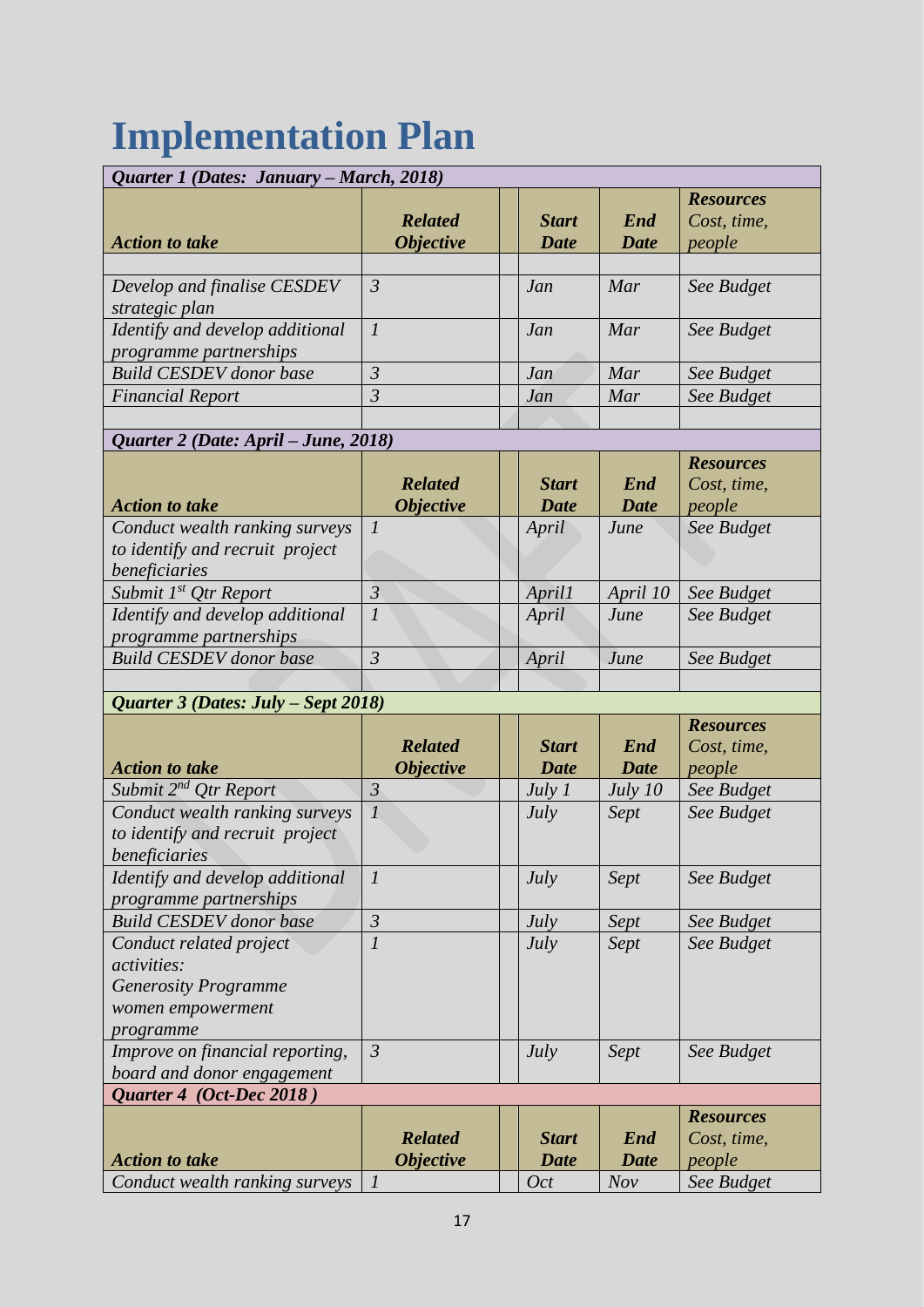| to identify and recruit project   |                             |       |               |            |
|-----------------------------------|-----------------------------|-------|---------------|------------|
| beneficiaries                     |                             |       |               |            |
| Submit 3 <sup>rd</sup> Qtr Report | $\mathfrak{Z}$              | Oct 1 | <i>Oct 10</i> | See Budget |
| Identify and develop additional   | $\overline{l}$              |       |               | See Budget |
| programme partnerships            |                             |       |               |            |
| <b>Build CESDEV</b> donor base    | $\mathfrak{Z}$              |       |               | See Budget |
| Conduct related project           | $\mathcal{I}_{\mathcal{I}}$ | Oct   | Dec           | See Budget |
| <i>activities:</i>                |                             |       |               |            |
| <b>Generosity Programme</b>       |                             |       |               |            |
| women empowerment                 |                             |       |               |            |
| programme                         |                             |       |               |            |
| Online and hard copy              | $\overline{3}$              | Oct   | Dec           | See Budget |
| distribution of CESDEV            |                             |       |               |            |
| brochures to 100 new for profit   |                             |       |               |            |
| organisations, 5 Foundations      |                             |       |               |            |
| and 1000 individuals              |                             |       |               |            |
| Complete CESDEV 2019              | $\mathfrak{Z}$              | Nov   | Dec           | See Budget |
| Annual budget and Planning        |                             |       |               |            |
| Host end of year fundraising      | $\mathfrak{Z}$              | Nov   | Dec           | See Budget |
| gala                              |                             |       |               |            |
| Host CESDEV annual board          | $\overline{3}$              | Dec   | Dec           | See Budget |
| meeting                           |                             |       |               |            |
|                                   |                             |       |               |            |

#### *Quarter 5 (Jan-Mar 2019 )*

|                                   |                         |               |             | <b>Resources</b> |
|-----------------------------------|-------------------------|---------------|-------------|------------------|
|                                   | <b>Related</b>          | <b>Start</b>  | End         | Cost, time,      |
| <b>Action to take</b>             | <b>Objective</b>        | <b>Date</b>   | <b>Date</b> | people           |
| Develop and distribute            | $\mathfrak{Z}$          | Jan 1         | Jan 20      | See Budget       |
| CESDEV 2018 annual report         |                         |               |             |                  |
| Financial report filings          | $\overline{3}$          | Jan           | Feb 20      | See Budget       |
| Conduct related project           | $\overline{l}$          |               |             | See Budget       |
| activities in Education,          |                         |               |             |                  |
| <b>Enterprise Development and</b> |                         |               |             |                  |
| Community engagement:             |                         | Jan           | Mar         |                  |
| <b>Generosity Programme</b>       |                         |               |             |                  |
| women empowerment                 |                         |               |             |                  |
| programme                         |                         |               |             |                  |
| <b>TYPE</b>                       |                         |               |             |                  |
| <b>STIR</b>                       |                         |               |             |                  |
| Resource centre                   |                         |               |             |                  |
| Review fundraising plan           | $\mathfrak{Z}$          | <i>Jan 10</i> | Jan 30      | See Budget       |
|                                   |                         |               |             |                  |
| Quarter 6 (Dates: Apr-June 2019)  |                         |               |             |                  |
|                                   |                         |               |             | <b>Resources</b> |
|                                   | <b>Related</b>          | <b>Start</b>  | End         | Cost, time,      |
| Action to take                    | <i><b>Objective</b></i> | Date.         | Date.       | people           |

|                                   | <b>Related</b>          | <b>Start</b> | <b>End</b>  | Cost, time, |
|-----------------------------------|-------------------------|--------------|-------------|-------------|
| <b>Action to take</b>             | <i><b>Objective</b></i> | <b>Date</b>  | <b>Date</b> | people      |
| Submit 5 <sup>th</sup> Otr Report |                         | April 1      | April 10    | See Budget  |
| Conduct related project           |                         |              |             | See Budget  |
| <i>activities in Education,</i>   |                         |              |             |             |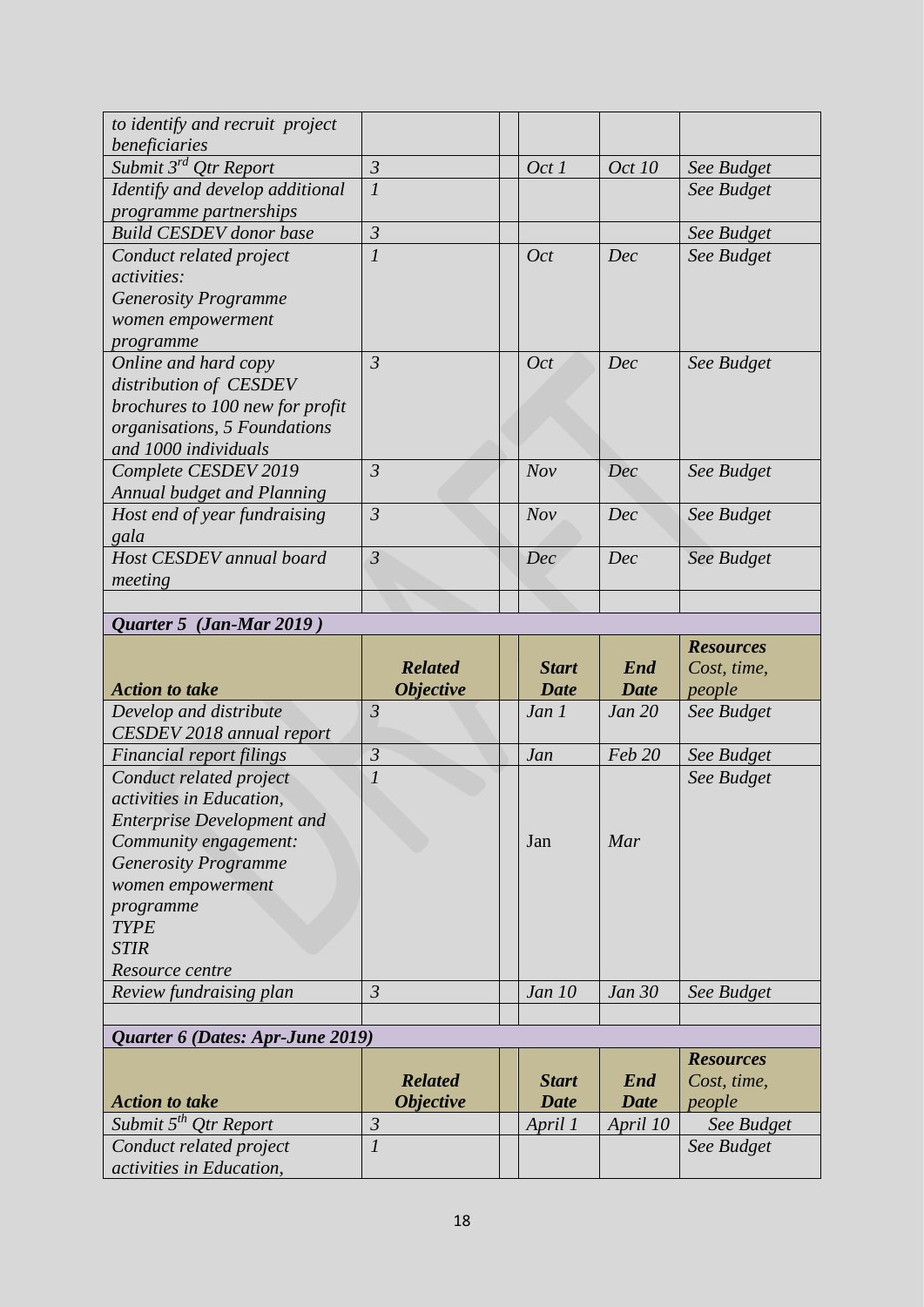| <b>Enterprise Development and</b> |   |  |            |
|-----------------------------------|---|--|------------|
| Community engagement:             |   |  |            |
| <b>Generosity Programme</b>       |   |  |            |
| women empowerment                 |   |  |            |
| programme                         |   |  |            |
| Conduct mid-term evaluation       | 3 |  | See Budget |
| Conduct fundraising activities    | 3 |  | See Budget |
| <b>Establish two Community</b>    |   |  | See Budget |
| resource centre                   |   |  |            |
|                                   |   |  |            |

|  | Quarter 7 (Dates: July-Sept 2019) |  |
|--|-----------------------------------|--|
|  |                                   |  |

|                                     | <b>Related</b>   | <b>Start</b> | End         | <b>Resources</b><br>Cost, time, |
|-------------------------------------|------------------|--------------|-------------|---------------------------------|
| <b>Action to take</b>               | <b>Objective</b> | Date         | <b>Date</b> | people                          |
| Submit $6^{th}$ Qtr Report          | 3                | July 1       | July $10$   | See Budget                      |
| Conduct related project             |                  | July         | Sept        | See Budget                      |
| activities in Education.            |                  |              |             |                                 |
| <b>Enterprise Development and</b>   |                  |              |             |                                 |
| Community engagement:               |                  |              |             |                                 |
| <b>Generosity Programme</b>         |                  |              |             |                                 |
| women empowerment                   |                  |              |             |                                 |
| programme                           |                  |              |             |                                 |
| Conduct fundraising activities      | $\mathfrak{Z}$   | July         | Sept        | See Budget                      |
| <b>Establish One Community</b>      | $\overline{2}$   | July         | Sept        | See Budget                      |
| <b>Resource and Learning Centre</b> |                  |              |             |                                 |
|                                     |                  |              |             |                                 |

#### *Quarter 8 (Dates: Oct-Dec 2019)*

|                                                                                                                                                                                    | <b>Related</b>              | <b>Start</b> | End           | <b>Resources</b><br>Cost, time, |
|------------------------------------------------------------------------------------------------------------------------------------------------------------------------------------|-----------------------------|--------------|---------------|---------------------------------|
| <b>Action to take</b>                                                                                                                                                              | <i><b>Objective</b></i>     | <b>Date</b>  | <b>Date</b>   | people                          |
| Submit 7 <sup>th</sup> Otr Report                                                                                                                                                  | $\mathfrak{Z}$              | Oct 1        | <i>Oct 10</i> | See Budget                      |
| Establish 2 community resource<br>and learning centres                                                                                                                             | $\overline{2}$              | Oct          | Dec           | See Budget                      |
| Conduct related project<br>activities in Education,<br><b>Enterprise Development and</b><br>Community engagement:<br><b>Generosity Programme</b><br>women empowerment<br>programme | $\mathcal{I}_{\mathcal{I}}$ | <b>Oct</b>   | Dec           | See Budget                      |
| Conduct fundraising activities                                                                                                                                                     | $\mathfrak{Z}$              | <b>Oct</b>   | Dec 30        | See Budget                      |
| Complete CESDEV 2019<br><b>Annual budget and Planning</b>                                                                                                                          | $\mathfrak{Z}$              | Oct 1        | Nov 20        | See Budget                      |
| Host end of year fundraising<br>gala                                                                                                                                               | $\mathfrak{Z}$              | Nov1         | Dec~15        |                                 |
| Host CESDEV annual board                                                                                                                                                           | $\mathfrak{Z}$              | Dec 1        | Dec~15        |                                 |
| meeting<br>Quarter 9 (Dates: Jan-Mar 2020)                                                                                                                                         |                             |              |               |                                 |
| <b>Action to take</b>                                                                                                                                                              | <b>Related</b>              | <b>Start</b> | <b>End</b>    | <b>Resources</b>                |
|                                                                                                                                                                                    |                             |              |               |                                 |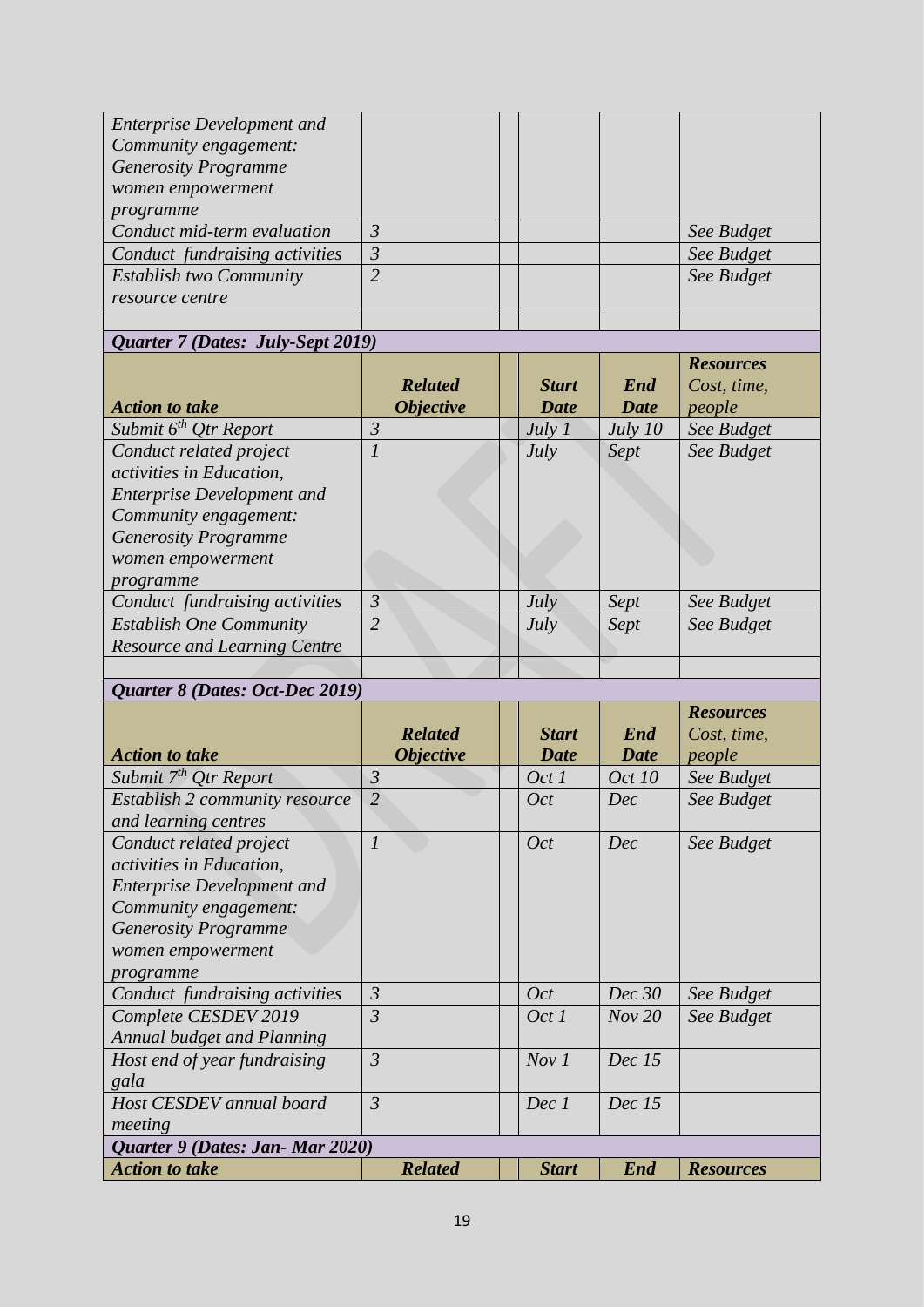|                                     | <i><b>Objective</b></i>     | <b>Date</b> | <b>Date</b> | Cost, time, |
|-------------------------------------|-----------------------------|-------------|-------------|-------------|
|                                     |                             |             |             | people      |
| Develop and distribute              | $\mathfrak{Z}$              | Jan 1       | Jan 20      | See Budget  |
| CESDEV 2018 annual report           |                             |             |             |             |
| Financial report filings            | $\mathfrak{Z}$              | Jan         | Feb 20      | See Budget  |
| Conduct fundraising activities      | $\overline{3}$              | Jan         | Mar         | See Budget  |
| Conduct related project             | $\mathcal{I}_{\mathcal{I}}$ | Jan         | Mar         | See Budget  |
| activities in Education.            |                             |             |             |             |
| <b>Enterprise Development and</b>   |                             |             |             |             |
| Community engagement:               |                             |             |             |             |
| <b>Generosity Programme</b>         |                             |             |             |             |
| women empowerment                   |                             |             |             |             |
| programme                           |                             |             |             |             |
| <b>Establish Community Resource</b> | $\overline{2}$              | Jan         | Mar         | See Budget  |
| and Learning Centre                 |                             |             |             |             |
|                                     |                             |             |             |             |
|                                     |                             |             |             |             |
| Quarter 10 (Dates: Apr-June 2020)   |                             |             |             |             |

|                                      | <b>Related</b>          | <b>Start</b> | End      | <b>Resources</b><br>Cost, time, |
|--------------------------------------|-------------------------|--------------|----------|---------------------------------|
| <b>Action to take</b>                | <i><b>Objective</b></i> | Date         | Date     | people                          |
| Submit 9 <sup>th</sup> Qtr Report    | $\mathfrak{Z}$          | Apr $1$      | Apr $10$ | See Budget                      |
| <b>Establish 2 Community</b>         | $\overline{2}$          | Apr          | June     | See Budget                      |
| <b>Resource and Learning Centres</b> |                         |              |          |                                 |
| Conduct related project              |                         | Apr          | June     | See Budget                      |
| activities in Education,             |                         |              |          |                                 |
| <b>Enterprise Development and</b>    |                         |              |          |                                 |
| Community engagement:                |                         |              |          |                                 |
| <b>Generosity Programme</b>          |                         |              |          |                                 |
| women empowerment                    |                         |              |          |                                 |
| programme                            |                         |              |          |                                 |
| Conduct fundraising activities       | $\overline{3}$          | Apr          | June     | See Budget                      |
|                                      |                         |              |          |                                 |

### *Quarter 11 (Dates: July-Sept 2020)*

| <b>Related</b><br><i><b>Objective</b></i> | <b>Start</b><br>Date | End<br><b>Date</b> | <b>Resources</b><br>Cost, time,<br>people |
|-------------------------------------------|----------------------|--------------------|-------------------------------------------|
|                                           |                      |                    |                                           |
| 3                                         | July 1               | July $10$          | See Budget                                |
| $\mathcal{I}_{\mathcal{I}}$               | July                 | Sept               | See Budget                                |
|                                           |                      |                    |                                           |
|                                           |                      |                    |                                           |
|                                           |                      |                    |                                           |
|                                           |                      |                    |                                           |
|                                           |                      |                    |                                           |
|                                           |                      |                    |                                           |
| $\mathfrak{Z}$                            | July                 | Sept               | See Budget                                |
|                                           |                      |                    |                                           |
|                                           |                      |                    |                                           |
|                                           |                      |                    |                                           |